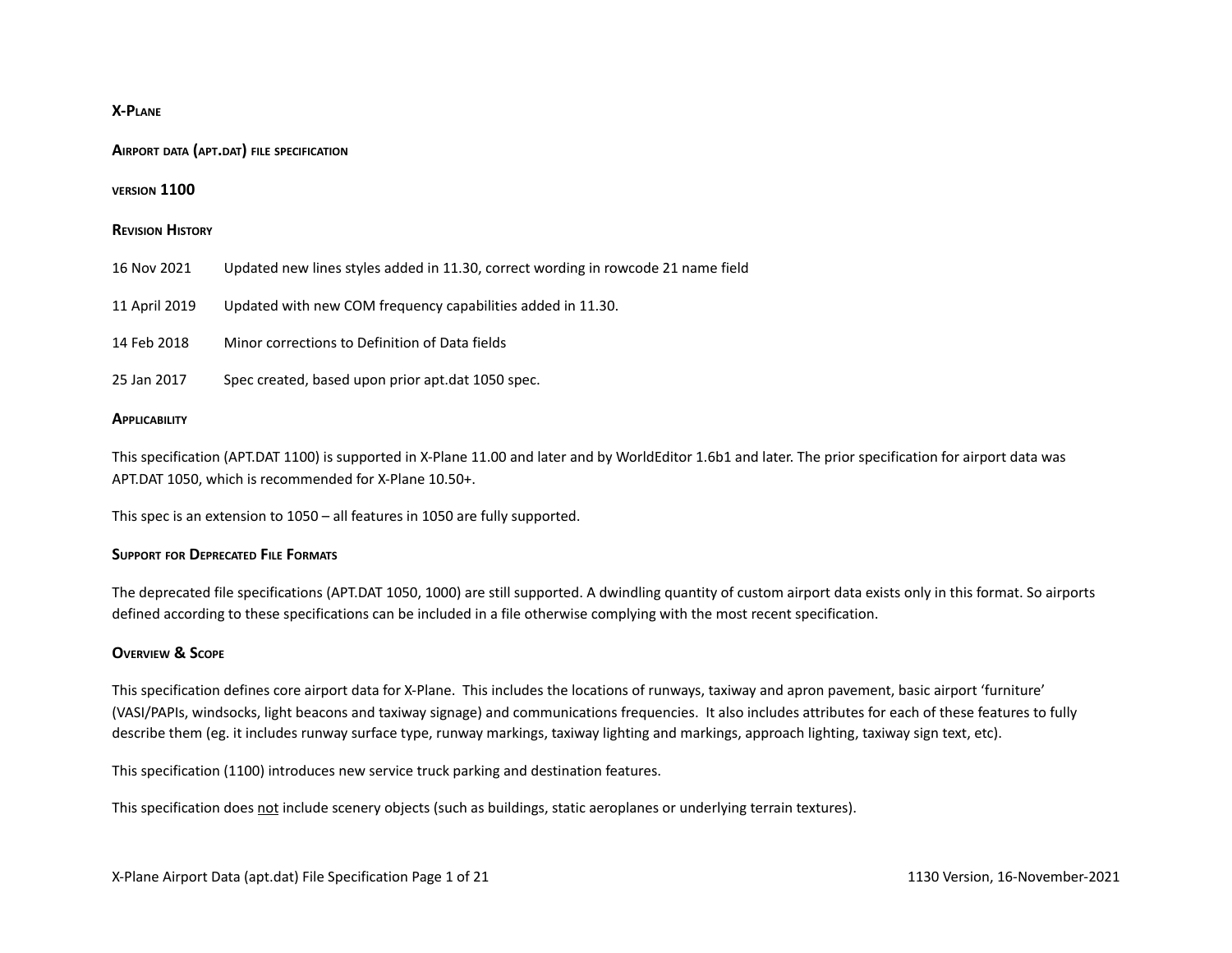### **BASIC CONCEPTS**

- Latitudes and longitudes are described in a decimal notation (eg. 20.12345678) up to 8 decimal places.
	- o A latitude of 50 degrees 30 minutes south would be defined as -50.50000000
- North latitudes and east longitudes are positive. South latitudes and west longitudes are negative.
- All headings are referenced to true north (not magnetic north).

## **FILE CHARACTERISTICS**

The apt.dat files are plain text files:

- Fields in the data can be separated by one or more white space characters (space, tab).
	- o By default, the files are generated so that columns of data are consistently aligned, but this is not required.
- Blank rows are permitted and are helpful to differentiate between airports.
- Comments are permitted and are indicated by "#" as the first two characters of a row.

## **FILE STRUCTURE**

It is recommended that all airports be created in WorldEditor ("WED"). This will ensure that all structural requirements listed here for airport data are met. WED version 1.6 is required to support the features in this spec.

In common with most other X-Plane data file specification, header rows of data define the origin of a particular copy of a file, and define the file specification version. The file specification may be followed by a reference to a sequential release data cycle and build number for the data, and a copyright message:

 $\mathbb T$ 1000 Version - data cycle 2012.03, build 20121054, metadata AptXP1100. Copyright © 2012, Robin A. Peel (robin@xsquawkbox.net)...

The complete copyright message must be left intact if you redistribute this data. The GNU GPL (General Public License) under which this data is released is designed to encourage modifications, enhancements and redistribution, even in commercial derivative products.

Subsequent rows of data follow a hierarchical structure: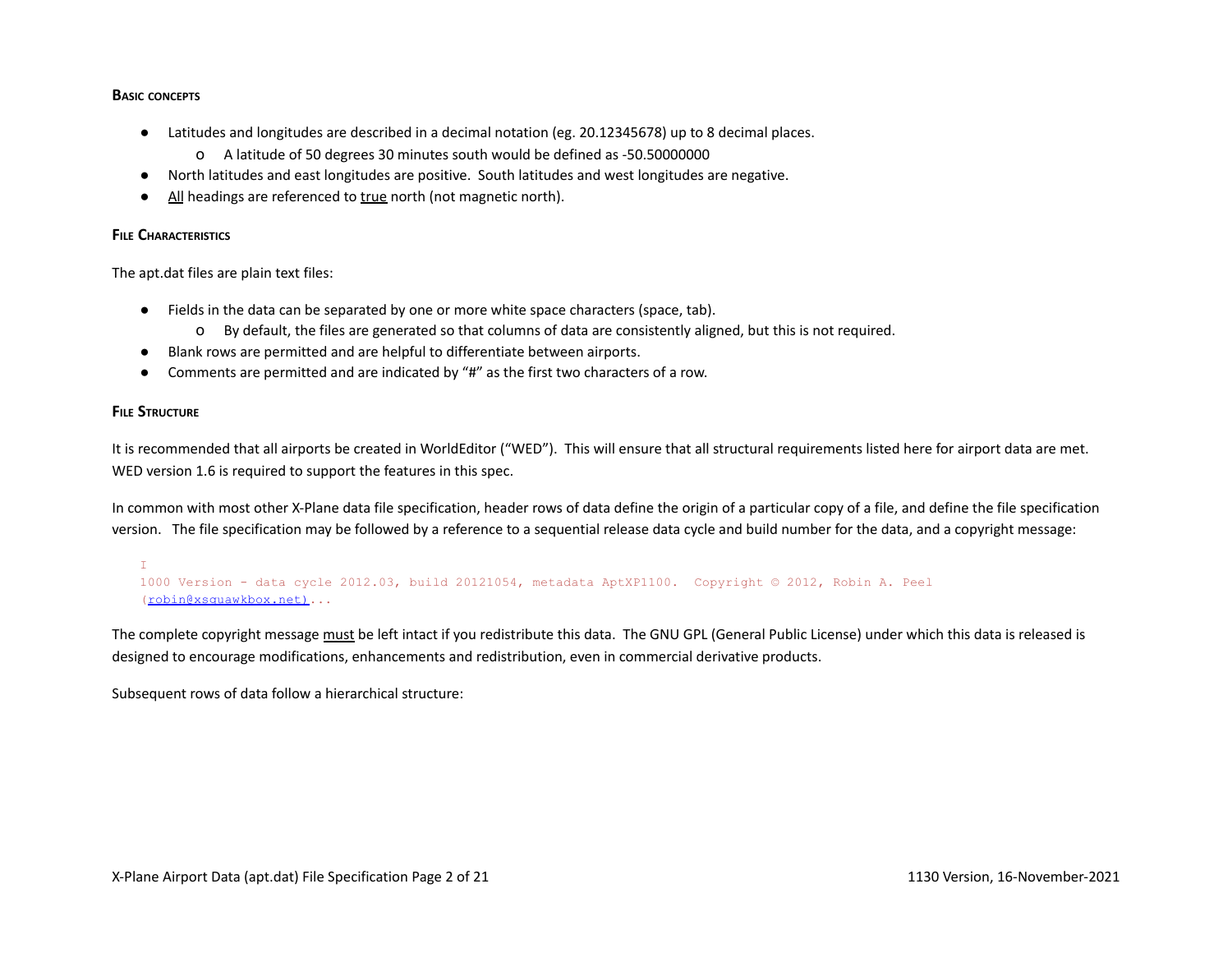- Each row of data has a numeric 'row code' as its first field, to define its content.
- The top level of this hierarchy defines an individual airport, defined by an airport header row (a row code of '1', '16' or '17').
- Subsequent rows define elements of an airport:
	- o **Runways** (including helipads) follow the airport header row (one row per runway).
	- o **Pavement (taxiway/apron) definitions** have a header row followed by an ordered list of nodes that define its boundaries:
		- Each pavement definition must each have a single boundary with no overlaps with itself.
		- Nodes on this outer boundary must be defined in a counter-clockwise direction.
		- Boundaries must be terminated with a node with a row code '113' or '114'.
		- Pavement definitions may overlap with another pavement chunk. But this is not recommended instead consider precise alignment of adjacent features by 'snapping' nodes to identical locations in World Editor (WED).
			- A pavement definition can never overlap with itself.
		- The sequencing of the pavement definitions is the layering in which they will be rendered in X-Plane, top-down. So the last piece of pavement in the file will be rendered underneath any others with which it overlaps.
		- **Holes** can be defined for pavement (through which the underlying terrain texture will show):
			- Hole boundaries should follow the termination of the pavement definition in which the hole occurs (starting with a row type '111' or '112').
			- Hole boundaries are defined in a clockwise direction (ie, *opposite* direction to the boundary nodes).
			- Hole boundaries must form a closed loop (ie. must terminate with a row code '113' or '114').
			- Each pavement definition can have zero, one or multiple hole boundaries.
			- Hole boundaries must be contained within the outer boundary of the pavement definition.
			- Holes cannot overlap each other.
			- After creating a hole boundary, it can be 'filled' with a new pavement chunk (probably using a different surface type).
	- o **Linear features** also have a header row followed by an ordered list of nodes that define the line:
		- Linear features can be closed loops (terminating in a node of type '113' or '114') or just strings (terminating with '115' or '116').
	- o An **airport boundary** is defined with nodes in a counter-clockwise direction. A boundary can contain holes (see above) and must form a closed loop (terminating in a node of type '113' or '114').
	- o **Airport traffic flows** have a header row (row code '1000') followed by multiple rows that define rules of multiple classes (time, wind direction, ceiling, visibility, runway in use, VFR traffic pattern) that indicated that a flow should be used (wind rules, minimum ceiling rules, visibility rules, time rules, and operations rules).
		- A flow is acceptable if any rule of a class is acceptable, or if there are no rules of a given class. So to permit a flow with no time restrictions, simply exclude any traffic time rules (row code '1004').
		- Rules use 'or' logic. For example, a flow may have two wind rules (row code '1001') one for slight winds very generally aligned with a runway, and one with strong winds only if they are almost exactly with the runway.
		- A flow will be used only if all its rule classes are 'passed'.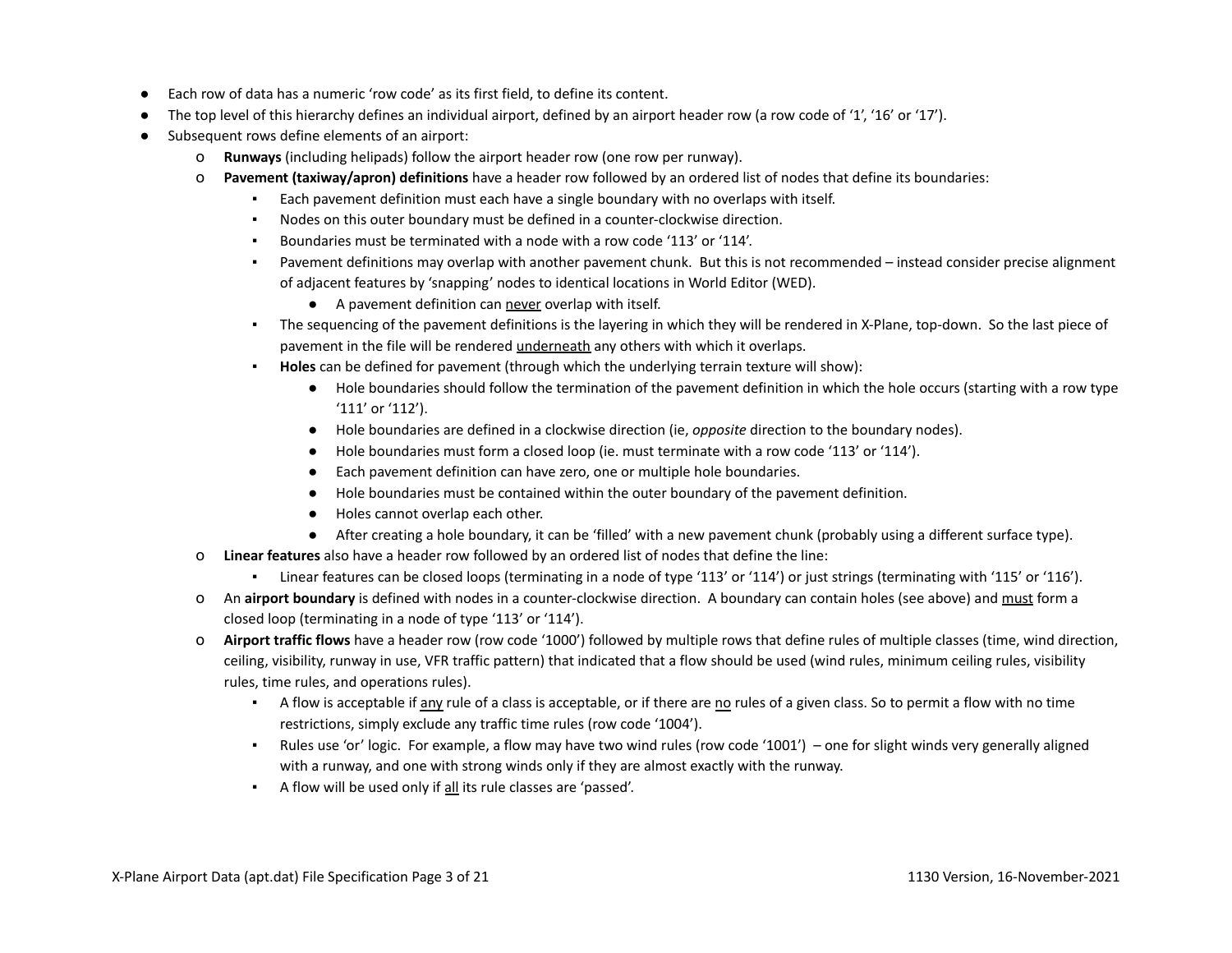- The flows are evaluated in sequence. The first flow to 'pass' will be used. So, the most specific-but-useful rule should be listed first (eg. parallel VFR approaches on a clear, calm day) and the most general (but least useful) rules should be listed last (eg. a single ILS cat III approach to a single runway).
- If the rules prevent any defined flow from being 'passed' then X-Plane's AI engine will create a flow.
- 'Runway in use' rules (row code 1100) are also evaluated in sequence. The first 'runway in use' rule to 'pass' will be used for the parent flow. So rules should be listed in preferential sequence.
- o **Airport taxi routes & networks** begin with a row code '1200' and are defined by a set of nodes (row code '1201') and 'edges' (the taxi routing) that connect two nodes (row code '1202'):
	- Nodes can be defined as 'init' (a point at which X-Plane will try to start a taxi route), 'end' (where X-Plane will try to end a taxi route), or 'both'. 'junc' can also be used for junctions between taxi routes.
	- Edges must specify an allowed width, sizes A-E, and may be followed by multiple rows (row code '1204) defining an 'active zone' 'for that parent edge (eg. if the edge conflicts with arrival or departure runways, or an ILS-critical area).
	- Taxi routings begin or end at ramp locations (row code '1300'), which are also available as startup-locations in X-Plane. These locations may not be directly connected to the taxi route network – X-Plane's ATC engine will calculate how to direct an airplane between the taxi route network and each location.
	- Ground truck route edges (row code '1206'), parking locations (row code '1400'), and destinations (row code '1401') are included under row code header '1200' for taxi networks.
- o **Other airport features** are defined with one row for each feature.

The file is terminated by a '99':

99

## **ROW CODES**

Each row of data begins with an integer code that defines the type of data:

| <b>Row Code</b> | <b>Meaning</b>                                       | <b>Comment</b>                        |
|-----------------|------------------------------------------------------|---------------------------------------|
|                 |                                                      |                                       |
| 1               | Land airport header                                  |                                       |
| 16              | Seaplane base header                                 |                                       |
| 17              | Heliport header                                      |                                       |
|                 |                                                      |                                       |
| 100             | Runway                                               |                                       |
| 101             | Water runway                                         |                                       |
| 102             | Helipad                                              |                                       |
|                 |                                                      |                                       |
| 110             | Pavement (taxiway or ramp) header                    | Must form a closed loop               |
| 120             | Linear feature (painted line or light string) header | Can form closed loop or simple string |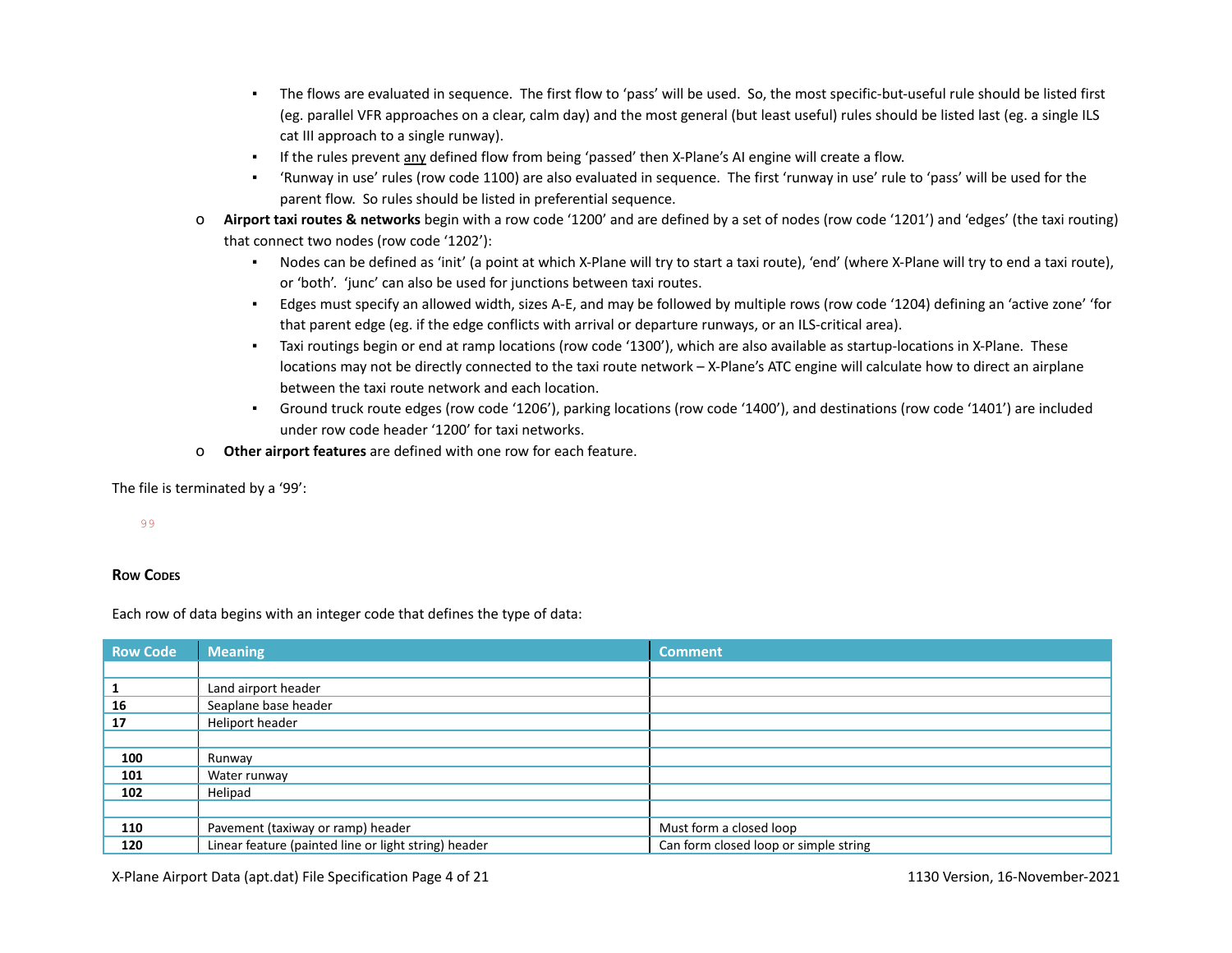| 130       | Airport boundary header                                                 | Must form a closed loop                                                             |  |
|-----------|-------------------------------------------------------------------------|-------------------------------------------------------------------------------------|--|
|           |                                                                         |                                                                                     |  |
| 111       | Node                                                                    | All nodes can also include a "style" (line or lights)                               |  |
| 112       | Node with Bezier control point                                          | Bezier control points define smooth curves                                          |  |
| 113       | Node with implicit close of loop                                        | Implied join to first node in chain                                                 |  |
| 114       | Node with Bezier control point, with implicit close of loop             | Implied join to first node in chain                                                 |  |
| 115       | Node terminating a string (no close loop)                               | No "styles" used                                                                    |  |
| 116       | Node with Bezier control point, terminating a string (no close loop)    | No "styles" used                                                                    |  |
|           |                                                                         |                                                                                     |  |
| 14        | Airport viewpoint                                                       | One or none for each airport                                                        |  |
| 15        | Aeroplane startup location                                              | *** Convert these to new row code 1300 ***                                          |  |
| 18        | Airport light beacon                                                    | One or none for each airport                                                        |  |
| 19        | Windsock                                                                | Zero, one or many for each airport                                                  |  |
| 20        | Taxiway sign (inc. runway distance-remaining signs)                     | Zero, one or many for each airport                                                  |  |
| 21        | Lighting object (VASI, PAPI, Wig-Wag, etc.)                             | Zero, one or many for each airport                                                  |  |
|           |                                                                         |                                                                                     |  |
| 1000      | Airport traffic flow                                                    | Zero, one or many for an airport. Used if following rules met (rules of same        |  |
|           |                                                                         | type use 'or' logic, rules of a different type use 'and' logic). First flow to pass |  |
|           |                                                                         | all rules is used.                                                                  |  |
| 1001      | Traffic flow wind rule                                                  | Zero, one or many for a flow. Multiple rules use 'or' logic.                        |  |
| 1002      | Traffic flow minimum ceiling rule                                       | Zero or one rule for each flow                                                      |  |
| 1003      | Traffic flow minimum visibility rule                                    | Zero or one rule for each flow                                                      |  |
| 1004      | Traffic flow time rule                                                  | Zero, one or many for a flow. Multiple rules use 'or' logic.                        |  |
| 1100      | Runway-in-use arrival/departure constraints, 10kHz frequency resolution | First constraint met is used. Sequence matters!                                     |  |
| 1110      | Runway-in-use arrival/departure constraints, 1kHz frequency resolution  | Alternate option to row code 1100.                                                  |  |
| 1101      | VFR traffic pattern                                                     | Zero or one pattern for each traffic flow                                           |  |
|           |                                                                         |                                                                                     |  |
| 1200      | Header indicating that taxi route network data follows                  |                                                                                     |  |
| 1201      | Taxi route network node                                                 | Sequencing must be 0 based, ascending by ID. Must be part of one or more            |  |
| 1202      |                                                                         | edges.<br>Must connect two nodes                                                    |  |
| 1204      | Taxi route network edge<br>Taxi route edge active zone                  | Can refer to up to 4 runway ends                                                    |  |
| 1205      | Taxi route edge control                                                 | Replaces 1203                                                                       |  |
| 1206      | Taxi route edge                                                         | Ground vehicles only                                                                |  |
|           |                                                                         |                                                                                     |  |
| 1300      | Start up location (deprecates code 15)                                  | Not explicitly connected to taxi route network                                      |  |
| 1301      | Start up location metadata                                              | Consists of an ICAO width code, an operations type code and zero or more            |  |
|           |                                                                         | space separated 3-letter airline codes                                              |  |
| 1302      | Airport identification metadata                                         | Zero, one or many for each airport                                                  |  |
|           |                                                                         |                                                                                     |  |
| 1400      | <b>Truck Parking Location</b>                                           | Not explicitly connected to taxi route network                                      |  |
| 1401      | <b>Truck Destination Location</b>                                       | Must not allow car pile ups due to bad one way designs                              |  |
|           |                                                                         |                                                                                     |  |
| 1050-1056 | 8.33kHz communication frequencies (11.30+)                              | Zero, one or many for each airport                                                  |  |
|           |                                                                         |                                                                                     |  |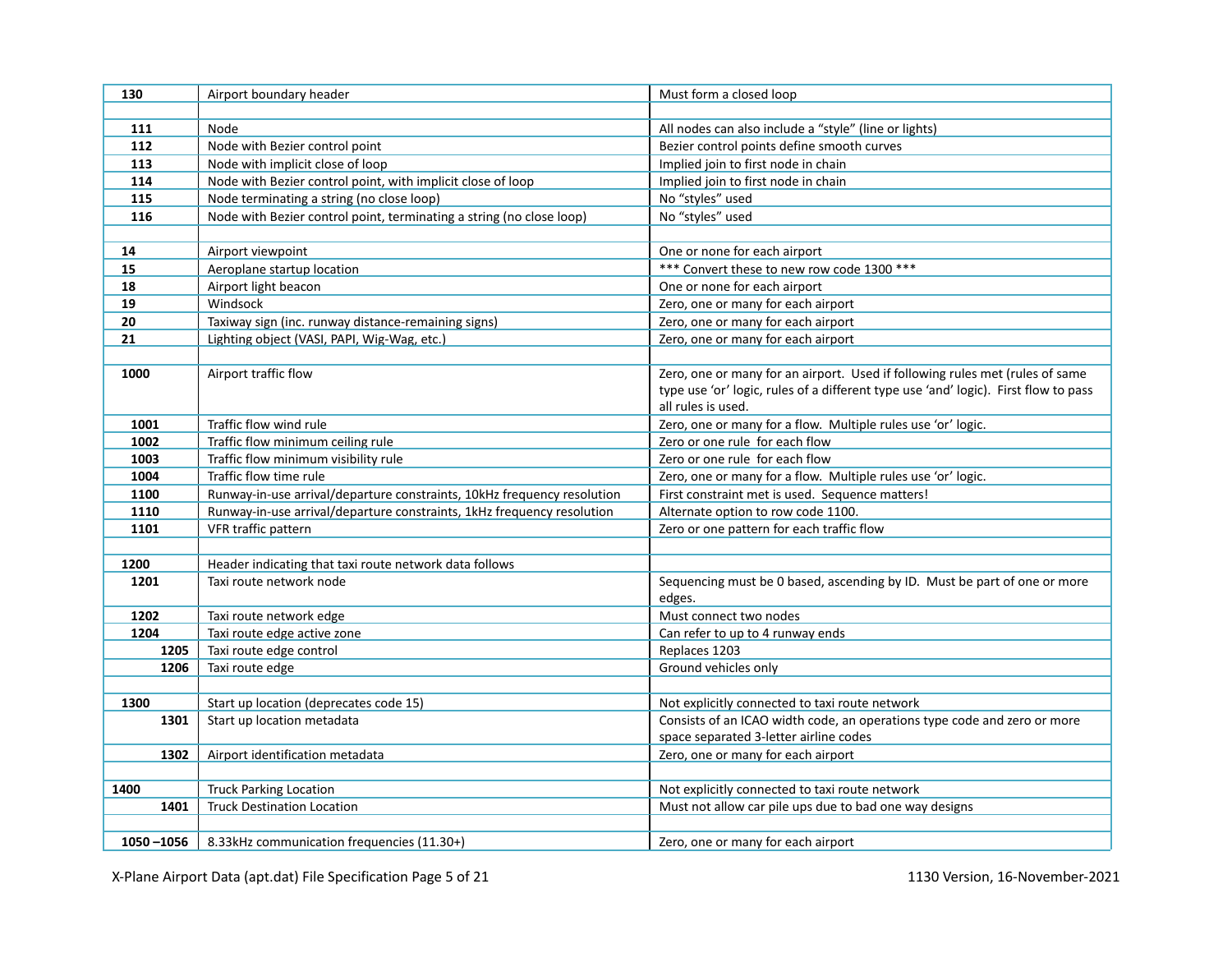| $50 - 56$ | LAGACY<br>encie<br>mmuni<br>ісатіс<br>יווי− | 1056<br><b>OEC</b><br>exist.<br>lgnored if<br>row<br>ch airbor:<br>/err<br><sup>,</sup> for each<br>on.<br>. אמר<br>many<br>~~<br>лл⊭ |
|-----------|---------------------------------------------|---------------------------------------------------------------------------------------------------------------------------------------|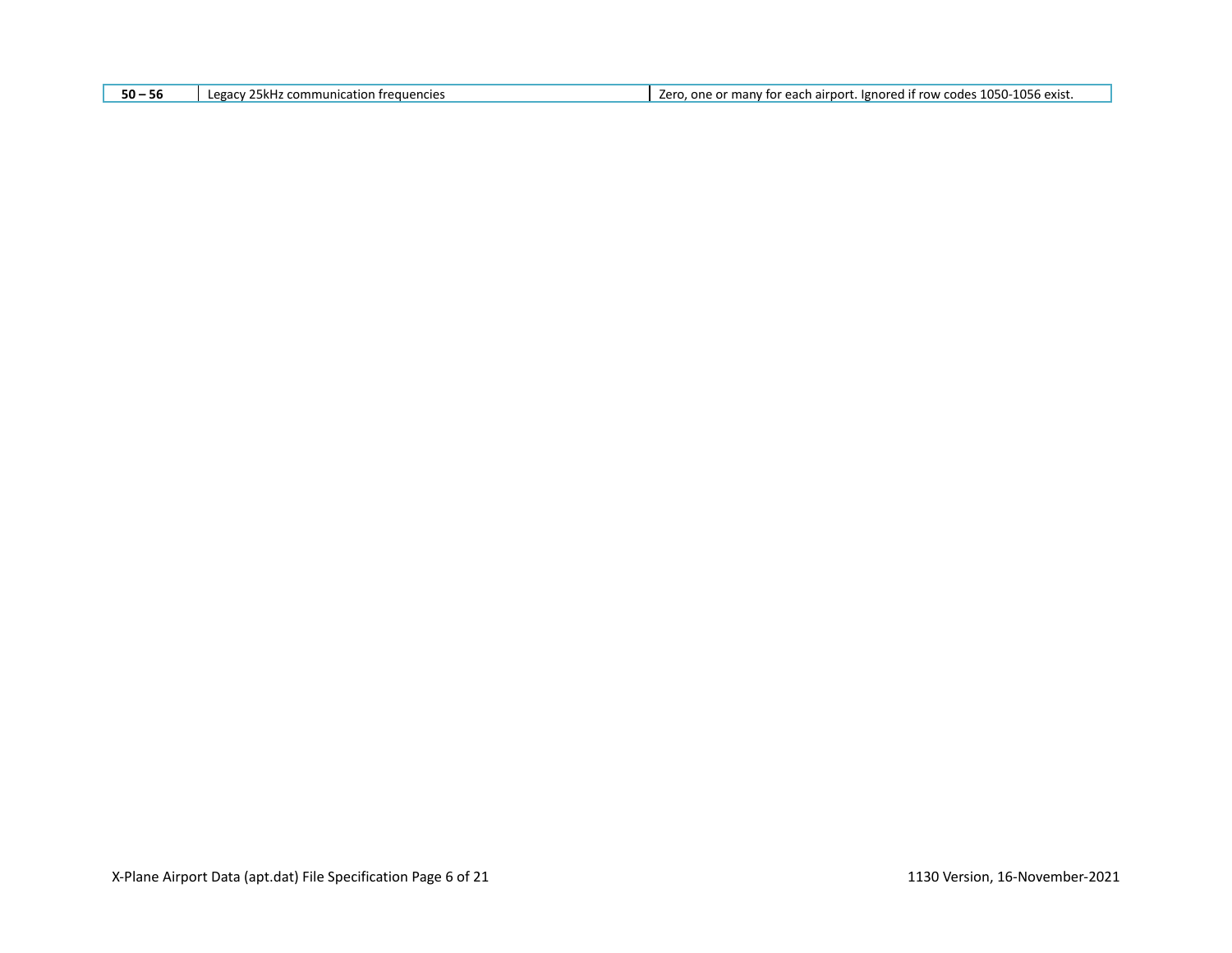#### **EXAMPLE DATA**

Here is some example data for KBFI. It is not real and is very incomplete, but it illustrates examples of most types of data found in an apt.dat file. This data includes an airport header, runway, water runway, helipad, PAPI, taxiway definition, painted line, viewpoint, startup location, light beacon, windsock, taxiway sign and an ATC communications frequency:

```
1 21 1 0 KBFI Boeing Field King Co Intl
100 29.87 1 0 0.15 0 2 1 13L 47.53801700 -122.30746100 73.15 0.00 2 0 0 1 31R 47.52919200 -122.30000000 110.95 0.00 2 0 0 1
101 49 1 08 35.04420900 -106.59855700 26 35.04420911 -106.59855711
102 H1 47.53918248 -122.30722302 2.00 10.06 10.06 1 0 0 0.25 0
21 47.53666659 -122.30585255 2 150.28 3.30 13L PAPI-2L
110 1 0.25 150.29 A2 Exit
111 47.53770968 -122.30849802
111 47.53742819 -122.30825844 3
112 47.53752190 -122.30826710 47.53757385 -122.30824831 3 102
114 47.53768630 -122.30834929 47.53768690 -122.30838150 3 102
120 Line B1
111 47.53969864 -122.31276189 51
111 47.53977825 -122.31255145 1
115 47.54002296 -122.31189878
14 47.52917900 -122.30434900 100 0 ATC Tower
15 47.52926674 -122.29919589 304.16 A8 Run Up
18 47.52920400 -122.30412800 1 BCN
19 47.53900921 -122.30868700 1 WS
20 47.54099177 -122.31031317 235.71 0 2 {@L}A1{@R}31R-13L
50 12775 ATIS
```
Here is some example data for KSEA showing the 1000 version traffic flow and taxi route data:

```
1000 Calm and South flow
1001 KSEA 000 359 5
1001 KSEA 070 250 999
1002 KSEA 0
1003 KSEA 0
1004 0000 2400
1100 16C 11920 arrivals jets|turboprops|props 160340 161161 Arrival 16C
1100 16R 11920 arrivals jets|turboprops|props 341159 161161 Arrival 16R
1100 16L 11920 arrivals heavy 000359 161161 Arrival Heavy Jets
1101 16R right
1200
1201 47.46360812 -122.30613338 both 5416 A_stop
1202 5258 5266 twoway taxiway B
1204 ils 34R
1300 47.43931757 -122.29806851 88.78 gate jets|turboprops A10
```
Here is some example data for KSEA showing the 1050 metadata and 1100 ground truck additions: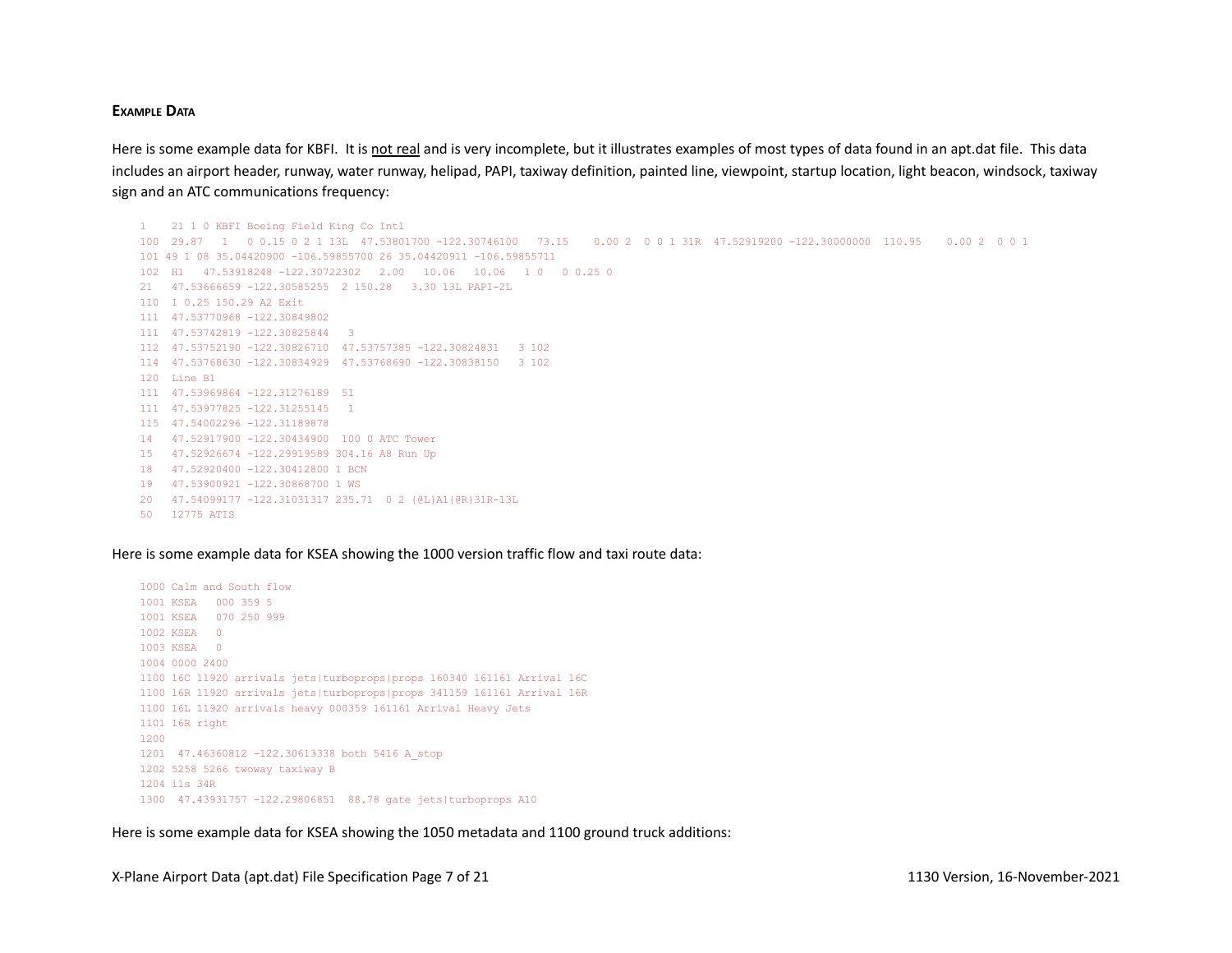```
1302 city Seattle
1302 country United States
1302 datum_lat 47.449888889
1302 datum_lon -122.311777778
1302 faa_code SEA
1302 iata_code SEA
1302 icao_code KSEA
1206 107 11 twoway C
1300 47.44158755 -122.30116873 44.78 gate jets A3
1301 D airline dal
1400 47.44374472 -122.30463464 88.1 baggage_train 3 Svc Baggage
1401 47.44103438 -122.30382493 0.0 baggage_train Luggage Train Destination South 2
```
## **DEFINITION OF DATA FIELDS**

Each column in each row code is defined below, using the example data from KBFI & KSEA shown above. Note that:

- Some row codes store data in an identical specification, and these have been grouped together in the table below.
- The specification aims to be consistent. For example, the format or latitudes and longitudes is always the same, and all headings/orientations are defined as **true** (not magnetic) degrees.

| <b>Row</b>   | <b>Meaning</b>       |                                    | <b>Comment</b>                                                                                                                                                                                                                                                |                                                    |
|--------------|----------------------|------------------------------------|---------------------------------------------------------------------------------------------------------------------------------------------------------------------------------------------------------------------------------------------------------------|----------------------------------------------------|
|              |                      | Example value                      | Explanation                                                                                                                                                                                                                                                   | Valid values                                       |
|              |                      |                                    |                                                                                                                                                                                                                                                               |                                                    |
| $\mathbf{1}$ |                      | Land airport header                | Row codes 1, 16 and 17 share a common format<br>(see below)                                                                                                                                                                                                   |                                                    |
| 16           | Seaplane base header |                                    | Row codes 1, 16 and 17 share a common format<br>(see below)                                                                                                                                                                                                   |                                                    |
| 17           | Heliport header      |                                    | Row codes 1, 16 and 17 share a common format<br>(see below)                                                                                                                                                                                                   |                                                    |
|              |                      |                                    | Row code for an airport, seaplane base or heliport                                                                                                                                                                                                            | 1, 16 or 17                                        |
|              |                      | 21                                 | Elevation of airport in feet above mean sea level                                                                                                                                                                                                             |                                                    |
|              |                      |                                    | (AMSL)                                                                                                                                                                                                                                                        |                                                    |
|              |                      |                                    | Deprecated. Use default value ("0")                                                                                                                                                                                                                           | Use 0                                              |
|              |                      | $\Omega$                           | Deprecated. Use default value ("0")                                                                                                                                                                                                                           | Use 0                                              |
|              |                      | <b>KBFI</b>                        | Airport Identifier. X-Plane internal use only, not used<br>for user-facing functions, NOT used to determine the<br>"ICAO code" by X-Plane >10.45 See rowcode 1302.<br>Use X + local identifier to create fictional on not<br>Sceney gateway coordinates ID's. | Maximum seven characters. Must be qlobally unique. |
|              |                      | Boeing Field King Co<br>$\sim 100$ | Airport name. May contain spaces.                                                                                                                                                                                                                             | Text string (up to 40 characters)                  |
|              |                      |                                    |                                                                                                                                                                                                                                                               |                                                    |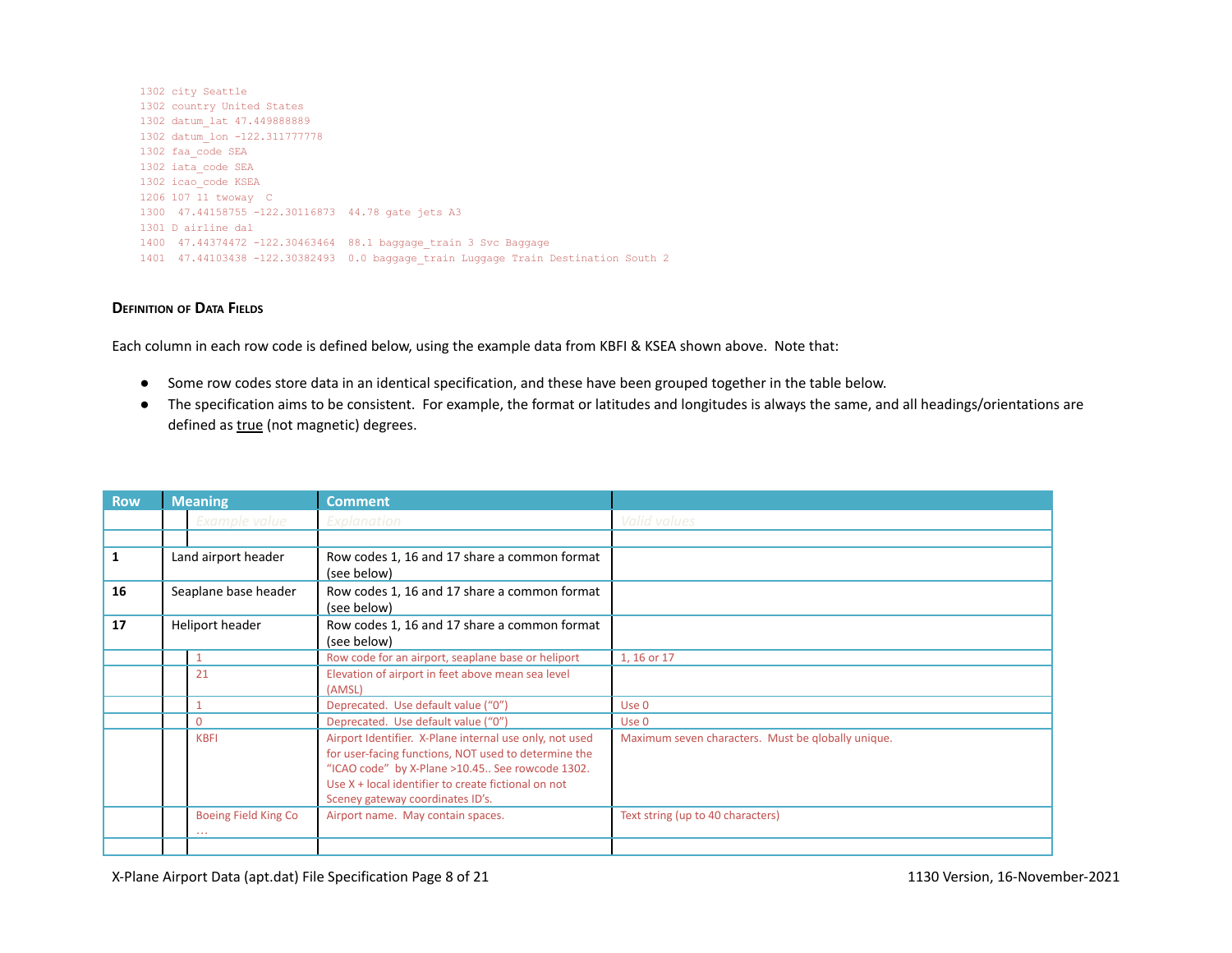| 100 | Land Runway     |                                                                                                                                                                        |                                                                     |
|-----|-----------------|------------------------------------------------------------------------------------------------------------------------------------------------------------------------|---------------------------------------------------------------------|
|     | 100             | Row code for a land runway (the most common)                                                                                                                           | 100                                                                 |
|     | 29.87           | Width of runway in metres                                                                                                                                              | Two decimal places recommended. Must be >= 1.00                     |
|     |                 | Code defining the surface type (concrete, asphalt, etc)                                                                                                                | Integer value for a Surface Type Code (see below)                   |
|     | $\overline{0}$  | Code defining a runway shoulder surface type                                                                                                                           | 0=no shoulder, 1=asphalt shoulder, 2=concrete shoulder              |
|     | 0.15            | Runway smoothness (not used by X-Plane yet)                                                                                                                            | 0.00 (smooth) to 1.00 (very rough). Default is 0.25                 |
|     | $\overline{0}$  | Runway centre-line lights                                                                                                                                              | 0=no centerline lights, 1=centre line lights                        |
|     | $\overline{2}$  | Runway edge lighting (also implies threshold lights)                                                                                                                   | 0=no edge lights, 2=medium intensity edge lights                    |
|     | $\mathbf{1}$    | Auto-generate distance-remaining signs (turn off if<br>created manually)                                                                                               | 0=no auto signs, 1=auto-generate signs                              |
|     |                 | The following fields are repeated for each end of the runway                                                                                                           |                                                                     |
|     | 13L             | Runway number (eg. "31R", "02"). Leading zeros are<br>required.                                                                                                        | Two to three characters. Valid suffixes: "L", "R" or "C" (or blank) |
|     | 47.53801700     | Latitude of runway end (on runway centerline) in<br>decimal degrees                                                                                                    | Eight decimal places supported                                      |
|     | $-122.30746100$ | Longitude of runway end (on runway centerline) in<br>decimal degrees                                                                                                   | Eight decimal places supported                                      |
|     | 73.15           | Length of displaced threshold in metres (this is<br>included in implied runway length)<br>A displaced threshold will always be inside (between)<br>the two runway ends | Two decimal places (metres). Default is 0.00                        |
|     | 0.00            | Length of overrun/blast-pad in metres (not included in<br>implied runway length)                                                                                       | Two decimal places (metres). Default is 0.00                        |
|     | 2               | Code for runway markings (Visual, non-precision,<br>precision)                                                                                                         | Integer value for <b>Runway Marking Code</b> (see below)            |
|     | $\mathbf 0$     | Code for approach lighting for this runway end                                                                                                                         | Integer value for Approach Lighting Code (see below)                |
|     | $\overline{0}$  | Flag for runway touchdown zone (TDZ) lighting                                                                                                                          | 0=no TDZ lighting, 1=TDZ lighting                                   |
|     | $\mathbf{1}$    | Code for Runway End Identifier Lights (REIL)                                                                                                                           | 0=no REIL, 1=omni-directional REIL, 2=unidirectional REIL           |
|     |                 |                                                                                                                                                                        |                                                                     |
| 101 | Water runway    |                                                                                                                                                                        |                                                                     |
|     | 101             | Row code for a water runway                                                                                                                                            | 101                                                                 |
|     | 49              | Width of runway in metres                                                                                                                                              | Two decimal places recommended. Must be >= 1.00                     |
|     | $\mathbf{1}$    | Flag for perimeter buoys                                                                                                                                               | 0=no buoys, 1=render buoys                                          |
|     |                 | The following fields are repeated for each end of the water runway                                                                                                     |                                                                     |
|     | 08              | Runway number. Not rendered in X-Plane (it's on<br>water!)                                                                                                             | Valid suffixes are "L", "R" or "C" (or blank)                       |
|     | 35.04420911     | Latitude of runway end (on runway centerline) in<br>decimal degrees                                                                                                    | Eight decimal places supported                                      |
|     | $-106.59855711$ | Longitude of runway end (on runway centerline) in<br>decimal degrees                                                                                                   | Eight decimal places supported                                      |
|     |                 |                                                                                                                                                                        |                                                                     |
| 102 | Helipad         |                                                                                                                                                                        |                                                                     |
|     | 102             | Row code for a helipad                                                                                                                                                 | 101                                                                 |
|     | H1              | Designator for a helipad. Must be unique at an<br>airport.                                                                                                             | Usually "H" suffixed by an integer (eg. "H1", "H3")                 |
|     | 47.53918248     | Latitude of helipad centre in decimal degrees                                                                                                                          | Eight decimal places supported                                      |
|     | -122.30722302   | Longitude of helipad centre in decimal degrees                                                                                                                         | Eight decimal places supported                                      |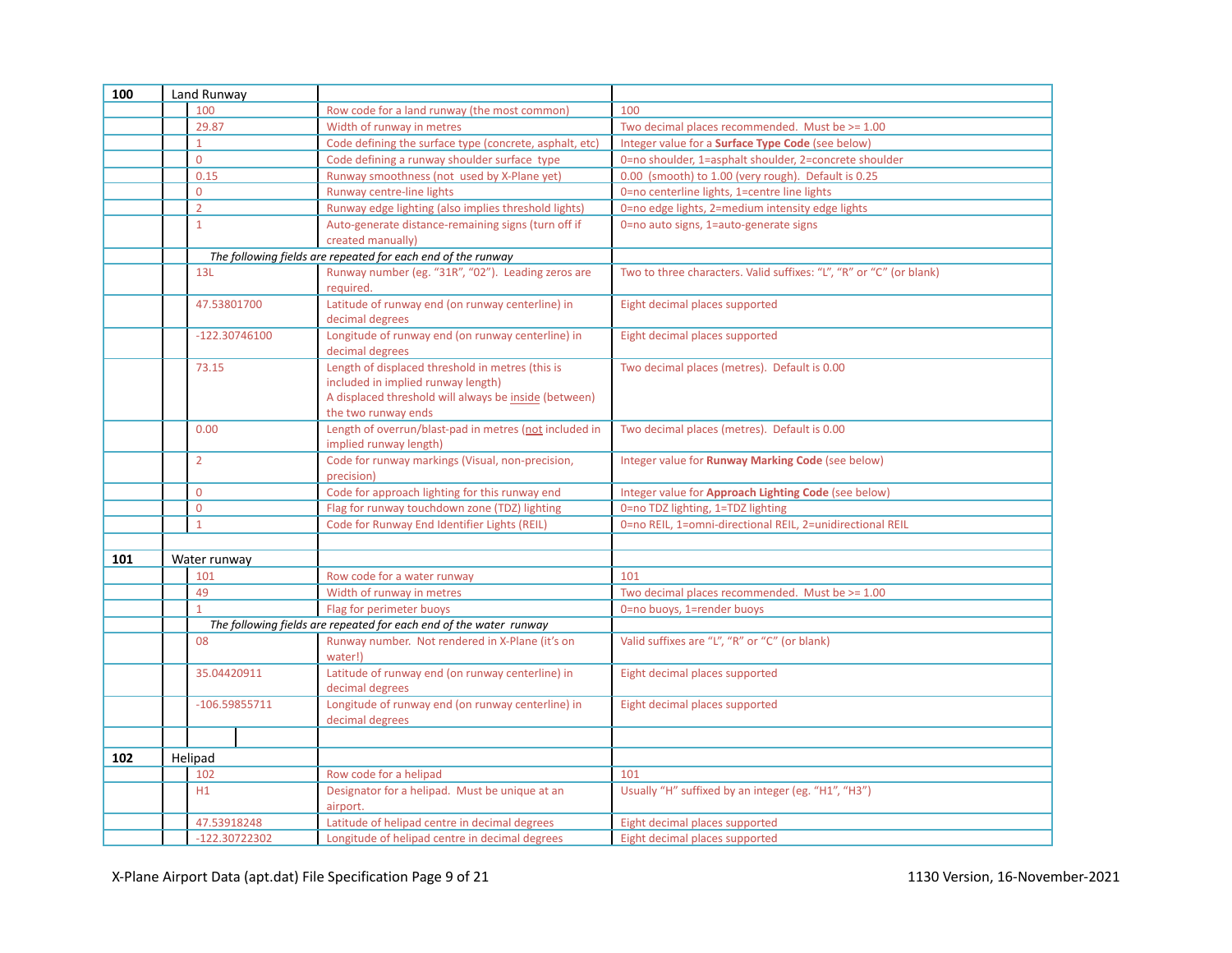|     | 2.00                | Orientation (true heading) of helipad in degrees                                | Two decimal places recommended                           |
|-----|---------------------|---------------------------------------------------------------------------------|----------------------------------------------------------|
|     | 10.06               | Helipad length in metres                                                        | Two decimal places recommended (metres), must be >=1.00  |
|     | 10.06               | Helipad width in metres                                                         | Two decimal places recommended (metres), must be >= 1.00 |
|     | $\mathbf{1}$        | Helipad surface code                                                            | Integer value for a Surface Type Code (see below)        |
|     | $\mathbf 0$         | <b>Helipad markings</b>                                                         | 0 (other values not yet supported)                       |
|     | $\mathbf{0}$        | Code defining a helipad shoulder surface type                                   | 0=no shoulder, 1=asphalt shoulder, 2=concrete shoulder   |
|     | 0.25                | Helipad smoothness (not used by X-Plane yet)                                    | 0.00 (smooth) to 1.00 (very rough). Default is 0.25      |
|     | $\mathbf 0$         | Helipad edge lighting                                                           | 0=no edge lights, 1=yellow edge lights                   |
|     |                     |                                                                                 |                                                          |
| 110 | Pavement (taxiways) | Defines an arbitrary pavement shape                                             |                                                          |
|     | 110                 | Row code for a pavement chunk header (must be                                   | 110                                                      |
|     |                     | followed by a set of nodes)                                                     |                                                          |
|     | $\mathbf{1}$        | Code defining the surface type (concrete, asphalt, etc)                         | Integer value for a <b>Surface Type Code</b> (see below) |
|     | 0.25                | Runway smoothness (not used by X-Plane yet)                                     | 0.00 (smooth) to 1.00 (very rough). Default is 0.25      |
|     | 150.29              | Orientation (true degrees) of pavement texture 'grain'                          | Two decimal places recommended                           |
|     | A2 Exit             | Description of pavement chunk (not used by X-Plane)                             | <b>Text string</b>                                       |
|     |                     |                                                                                 |                                                          |
| 120 | Linear feature      | Painted surface markings & light strings                                        |                                                          |
| 130 | Airport boundary    | Boundary for future terrain 'flattening'                                        |                                                          |
|     | 120                 | Row code for a linear feature or airport boundary                               | 120 or 130                                               |
|     | Line B1             | Description of feature or boundary (not used by                                 | <b>Text string</b>                                       |
|     |                     | X-Plane)                                                                        |                                                          |
|     |                     |                                                                                 |                                                          |
| 111 | Node                | Node (plain)                                                                    |                                                          |
| 112 | Node                | Node with Bezier control point                                                  |                                                          |
| 113 | Node                | Node (close loop), to close boundary                                            |                                                          |
| 114 | Node                | Node (close loop) with Bezier control point                                     |                                                          |
| 115 | Node                | Node (end) to terminate a line                                                  |                                                          |
| 116 | Node                | Node (end) with Bezier control point                                            |                                                          |
|     | 112                 | Row code for a node. First node must follow an                                  | 111 thru 116                                             |
|     |                     | appropriate header row                                                          |                                                          |
|     | 47.53752190         | [All nodes] Latitude of node in decimal degrees                                 | Eight decimal places supported                           |
|     | -122.30826710       | [All nodes] Longitude of node in decimal degrees                                | Eight decimal places supported                           |
|     | 47.53757385         | [112, 114, 116 only] Latitude of Bezier control point in<br>decimal degrees     | Eight decimal places supported. Ignore for 111, 113, 115 |
|     | -122.30824831       | [112, 114, 116 only] Latitude of Bezier control point in                        | Eight decimal places supported. Ignore for 111, 113, 115 |
|     | $\overline{3}$      | decimal degrees<br>[Not for 115 or 116] Code for painted line type on line      | Integer Line Type Code (see below). Not for 115 or 116   |
|     |                     |                                                                                 |                                                          |
|     |                     | segment starting at this node                                                   |                                                          |
|     | 102                 | [Not for 115 or 116] Code for lighting on line segment<br>starting at this node | Integer Line Type Code (see below). Not for 115 or 116   |
|     |                     |                                                                                 |                                                          |
| 14  | Viewpoint           | Maximum of one viewpoint for each airport                                       |                                                          |
|     | 14                  | Row code for a viewpoint                                                        | 14                                                       |
|     | 47.52917900         | Latitude of viewpoint in decimal degrees                                        | Eight decimal places supported                           |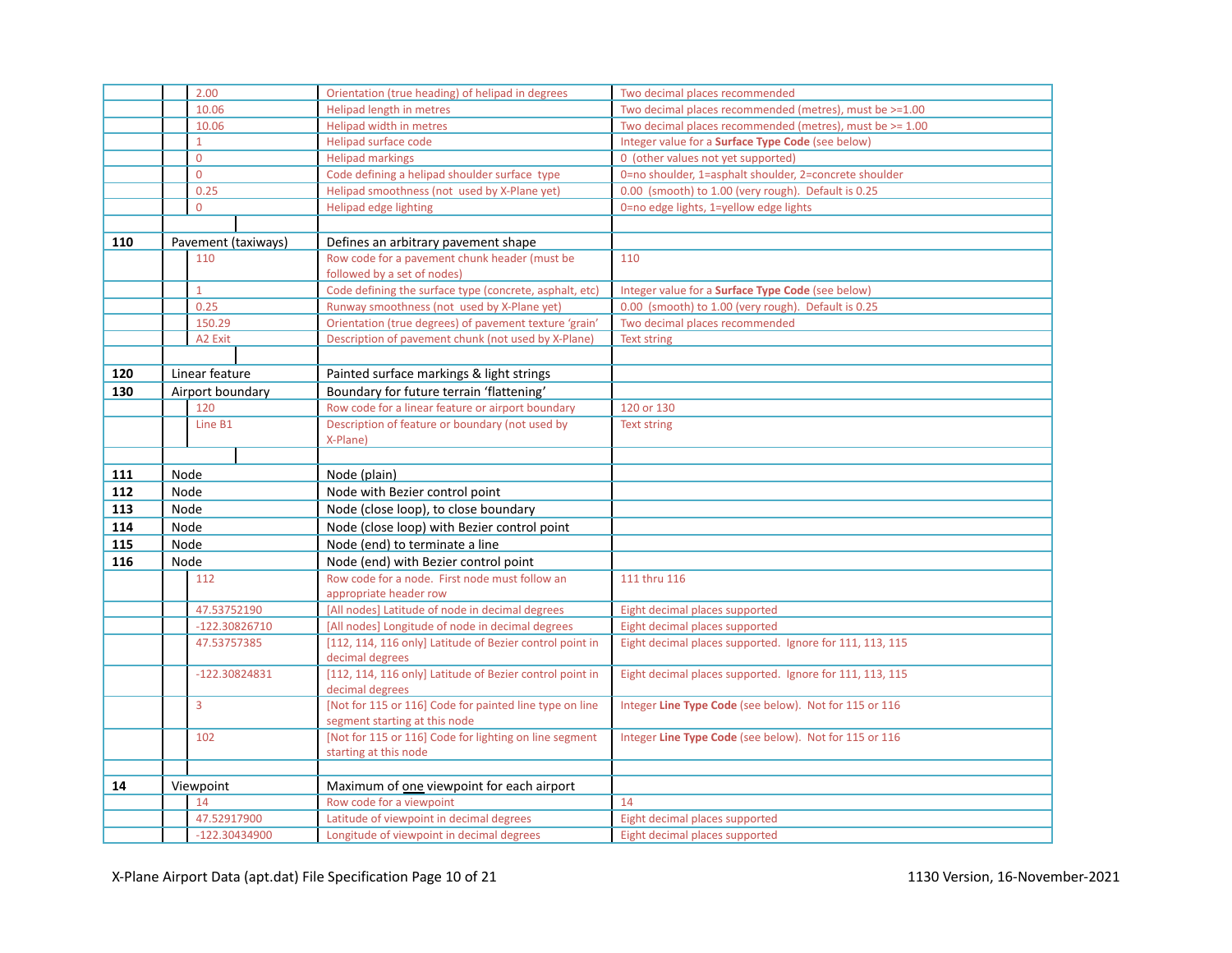|    |       | 100               | Height (in feet) of viewpoint above ground level                                    | Integer                                                   |
|----|-------|-------------------|-------------------------------------------------------------------------------------|-----------------------------------------------------------|
|    |       | $\Omega$          | Code deprecated. Use '0'                                                            | $\overline{0}$                                            |
|    |       | <b>ATC Tower</b>  | Name of viewpoint (not used by X-Plane)                                             | Descriptive text string (optional)                        |
|    |       |                   |                                                                                     |                                                           |
| 15 |       | Startup location  | Startup locations for airplanes at an airport                                       | Should be converted to new row code 1300                  |
|    |       | 15                | Row code for a startup location                                                     | 15                                                        |
|    |       | 47.52926674       | Latitude of startup location in decimal degrees                                     | Eight decimal places supported                            |
|    |       | -122.29919589     | Longitude of startup location in decimal degrees                                    | Eight decimal places supported                            |
|    |       | 304.16            | Heading (true) of an aeroplane when positioned at<br>startup location               | Two decimal places recommended                            |
|    |       | A6 Run Up         | Name of startup location (list will be displayed in<br>X-Plane for each airport)    | Short descriptive text string - ten characters or less    |
|    |       |                   |                                                                                     |                                                           |
| 18 |       | Light beacon      | Maximum of one beacon for each airport                                              |                                                           |
|    |       | 18                | Row code for an airport light beacon                                                | 18                                                        |
|    |       | 47.52920400       | Latitude of beacon in decimal degrees                                               | Eight decimal places supported                            |
|    |       | $-122.30412800$   | Longitude of beacon in decimal degrees                                              | Eight decimal places supported                            |
|    |       | $\mathbf{1}$      | Code for type of light beacon. Determines colors of<br>beacon.                      | Integer Beacon Type Code (see below)                      |
|    |       | <b>BCN</b>        | Name of viewpoint (not used by X-Plane)                                             | Descriptive text string (optional)                        |
|    |       |                   |                                                                                     |                                                           |
| 19 |       | Windsock          | Multiple windsocks permitted for each airport                                       |                                                           |
|    |       | 19                | Row code for a windsock                                                             | 19                                                        |
|    |       | 47.53900921       | Latitude of windsock in decimal degrees                                             | Eight decimal places supported                            |
|    |       | -122.30868700     | Longitude of windsock in decimal degrees                                            | Eight decimal places supported                            |
|    |       | $\mathbf{1}$      | Flag for windsock lighting                                                          | 0=unlit, 1=illuminated                                    |
|    |       | <b>WS</b>         | Name of viewpoint (not used by X-Plane)                                             | Descriptive text string (optional)                        |
|    |       |                   |                                                                                     |                                                           |
| 20 | Signs |                   | Taxiway signs or runway distance-remaining<br>signs                                 |                                                           |
|    |       | 20                | Row code for a sign                                                                 | 20                                                        |
|    |       | 47.54099177       | Latitude of sign in decimal degrees                                                 | Eight decimal places supported                            |
|    |       | $-122.31031317$   | Longitude of sign in decimal degrees                                                | Eight decimal places supported                            |
|    |       | 235.71            | Orientation of sign in true degrees (heading of<br>someone looking at sign's front) | Two decimal places recommended                            |
|    |       | $\mathbf{0}$      | Reserved for future use. Ignore.                                                    | $\Omega$                                                  |
|    |       | $\overline{2}$    | Code for sign size                                                                  | Integer Sign Size Code (see below)                        |
|    |       | {@L}A1{@R}31R-13L | Text to be rendered on sign front and/or back                                       | Text string formatted by Sign Text Definition (see below) |
|    |       |                   |                                                                                     |                                                           |
| 21 |       | Lighting objects  | VASI, PAPI, wig-wags, etc.                                                          |                                                           |
|    |       | 21                | Row code for a lighting object                                                      | 21                                                        |
|    |       | 47.53666659       | Latitude of lighting object in decimal degrees                                      | Eight decimal places supported                            |
|    |       | -122.30585255     | Longitude of lighting object in decimal degrees                                     | Eight decimal places supported                            |
|    |       | $\overline{2}$    | Code for type of lighting object                                                    | Integer Lighting Object Code (see below)                  |
|    |       | 150.28            | Orientation of lighting object in true degrees (looking<br>toward object)           | Two decimal places recommended                            |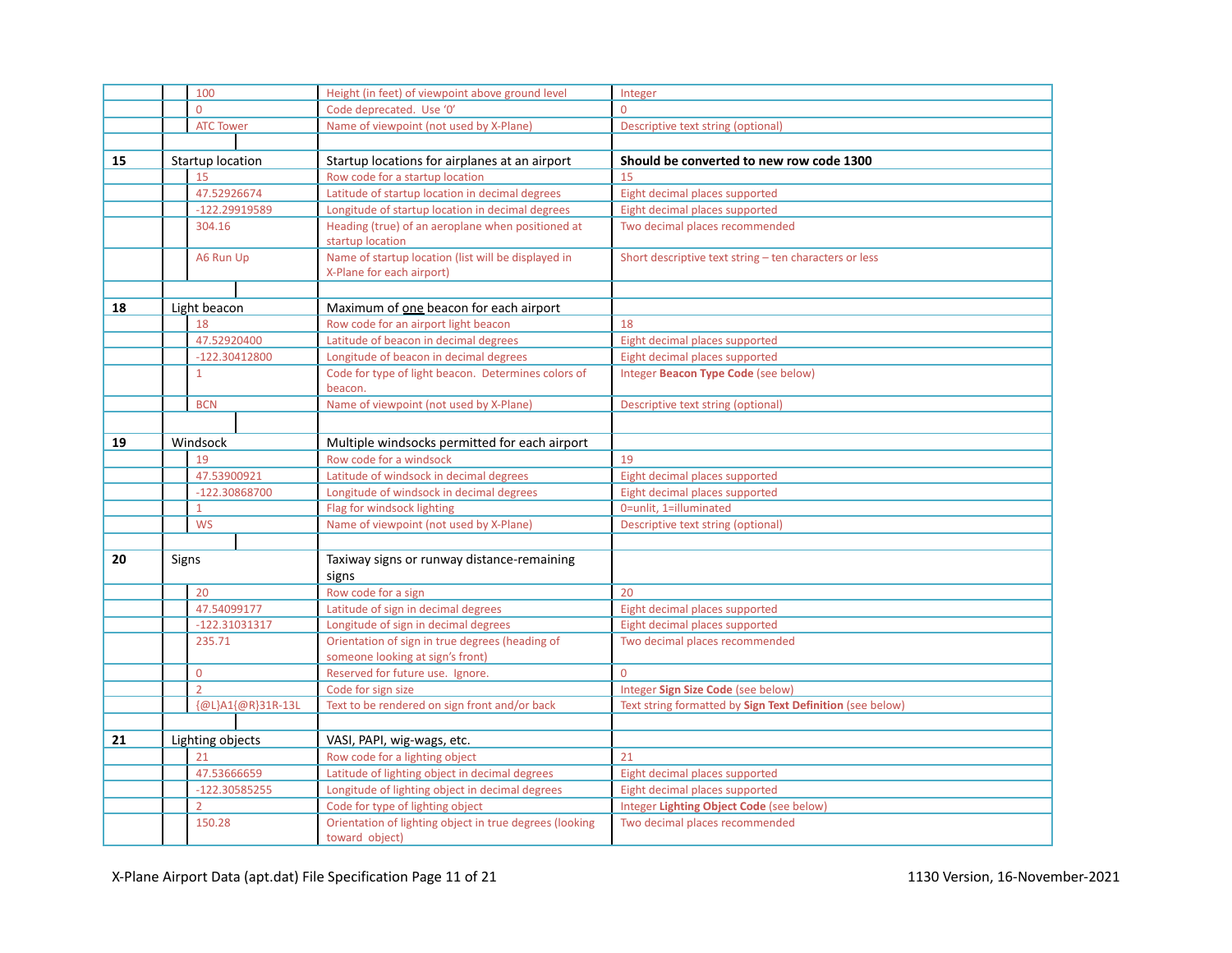|      |      | 3.30                      | Visual glideslope angle in degrees                                                               | Two decimal places. 0.00 if not required. Default is 3.00                                    |
|------|------|---------------------------|--------------------------------------------------------------------------------------------------|----------------------------------------------------------------------------------------------|
|      |      | PAPI-2L                   | Name of lighting object (not used by X-Plane)                                                    | Short text string (optional)                                                                 |
|      |      |                           |                                                                                                  |                                                                                              |
| 1000 |      | <b>Traffic flow</b>       | Arrival and departure traffic flows                                                              |                                                                                              |
|      |      | 1000                      | Row code for an arrival/departure traffic flow                                                   | 1000                                                                                         |
|      |      | Calm and south flows      | <b>Traffic flow name</b>                                                                         | Descriptive name (max 50 characters)                                                         |
|      |      |                           |                                                                                                  |                                                                                              |
| 1001 |      | Traffic flow wind rule    | Zero or multiple wind rules permitted per flow                                                   |                                                                                              |
|      |      | 1001                      | Row code for a traffic flow wind rule                                                            | 1001                                                                                         |
|      |      | <b>KSEA</b>               | METAR reporting station (may be a remote airport, eg<br><b>KSEA for KBFI)</b>                    | ICAO code, up to 7 characters                                                                |
|      |      | 000                       | Wind direction minimum (magnetic)                                                                | $000 - 359$                                                                                  |
|      |      | 359                       | Wind direction maximum (magnetic)                                                                | $000 - 359$                                                                                  |
|      |      | 5                         | Maximum wind speed. Use 999 for 'all' wind speeds.                                               | $0 - 999$                                                                                    |
|      |      |                           |                                                                                                  |                                                                                              |
| 1002 |      | Traffic flow ceiling rule | Zero or one ceiling rule permitted per flow                                                      |                                                                                              |
|      |      | 1002                      | Row code for a traffic flow ceiling rule                                                         | 1002                                                                                         |
|      |      | <b>KSEA</b>               | METAR reporting station (may be a remote airport, eg<br><b>KSEA for KBFI)</b>                    | ICAO code, up to 7 characters                                                                |
|      |      | $\Omega$                  | Minimum reported ceiling in feet AGL at reporting<br>station                                     | Positive integer                                                                             |
|      |      |                           |                                                                                                  |                                                                                              |
| 1003 | rule | Traffic flow visibility   | Zero or one visibility rule permitted per flow                                                   |                                                                                              |
|      |      | 1003                      | Row code for a traffic flow visibility rule                                                      | 1003                                                                                         |
|      |      | <b>KSEA</b>               | METAR reporting station (may be a remote airport, eg<br><b>KSEA for KBFI)</b>                    | ICAO code, up to 7 characters                                                                |
|      |      | $\overline{0}$            | Minimum reported visibility in statute miles                                                     | Float (eg. "1.5")                                                                            |
|      |      |                           |                                                                                                  |                                                                                              |
| 1004 |      | Traffic time rule         | Zero or multiple time rules permitted per flow                                                   |                                                                                              |
|      |      | 1004                      | Row code for a traffic flow time rule                                                            | 1004                                                                                         |
|      |      | 0000                      | UTC time from which rule is valid                                                                | $0000 - 2400$                                                                                |
|      |      | 2400                      | UTC time at which rule ends                                                                      | $0000 - 2400$                                                                                |
|      |      |                           |                                                                                                  |                                                                                              |
| 1100 |      | Runway-in-use rule        | Multiple rules for each flow. First to 'pass' is<br>used                                         |                                                                                              |
|      |      | 1100                      | Row code for a runway-in-use rule                                                                | 1100                                                                                         |
|      |      | 34C                       | Runway end identifier                                                                            | Two to three characters. Valid suffixes: "L", "R" or "C" (or blank)                          |
|      |      | 11920                     | Arrival or departure frequency                                                                   | Five digit integer, rounded DOWN where necessary. 10kHz resolution only.                     |
|      |      | arrivals                  | Rule type (arrivals, departures)                                                                 | Pipe separated list (" "). 'arrivals' and/or 'departures'                                    |
|      |      | jets   turboprops         | Airplane types to which rule applies                                                             | Pipe-separated list (" "). Can include "heavy", "jets", "turboprops", "props" and<br>"helos" |
|      |      | 181359                    | On course heading range ((ie. first leg of flight plan for<br>departures, last leg for arrivals) | 000000 - 359359                                                                              |
|      |      | 341341                    | Initial ATC assigned departure heading range. Not<br>used for arrivals.                          | 000000 - 359359                                                                              |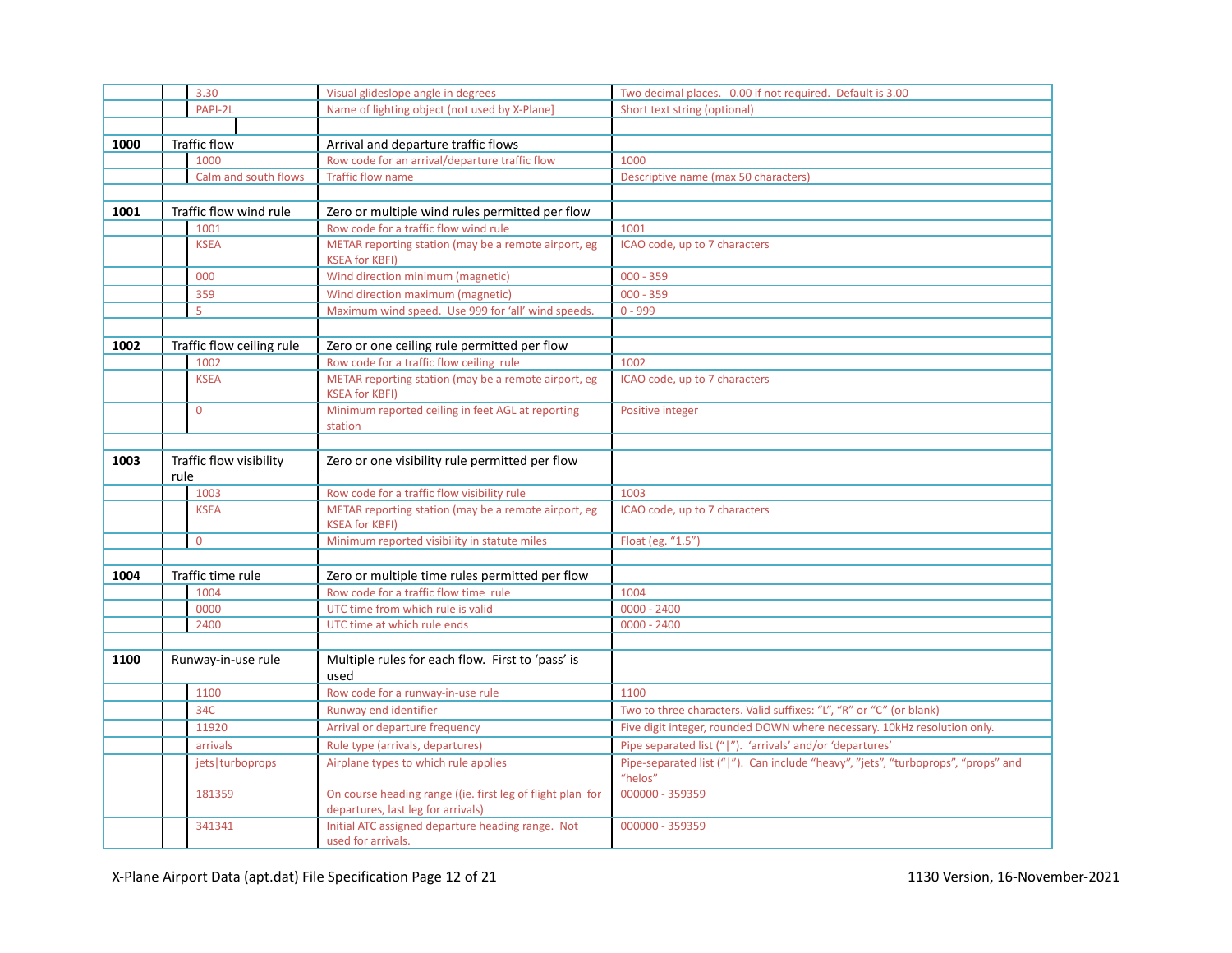|      | Arrival 34C          | Rule name                                                                                                                | Descriptive name (max 50 characters)                                                         |
|------|----------------------|--------------------------------------------------------------------------------------------------------------------------|----------------------------------------------------------------------------------------------|
|      |                      |                                                                                                                          |                                                                                              |
| 1110 | Runway-in-use rule   | Replaces 1100 row code, supports 8.33kHz radio<br>frequencies. Multiple rules for each flow. First<br>to 'pass' is used. |                                                                                              |
|      | 1110                 | Row code for a runway-in-use rule                                                                                        | 1110                                                                                         |
|      | 34C                  | Runway end identifier                                                                                                    | Two to three characters. Valid suffixes: "L", "R" or "C" (or blank)                          |
|      | 118325               | Arrival or departure frequency                                                                                           | Six digit integer, rounded DOWN where necessary, 1kHz resolution                             |
|      | arrivals             | Rule type (arrivals, departures)                                                                                         | Pipe separated list (" "). 'arrivals' and/or 'departures'                                    |
|      | jets   turboprops    | Airplane types to which rule applies                                                                                     | Pipe-separated list (" "). Can include "heavy", "jets", "turboprops", "props" and<br>"helos" |
|      | 181359               | On course heading range ((ie. first leg of flight plan for<br>departures, last leg for arrivals)                         | 000000 - 359359                                                                              |
|      | 341341               | Initial ATC assigned departure heading range. Not<br>used for arrivals.                                                  | 000000 - 359359                                                                              |
|      | Arrival 34C          | Rule name                                                                                                                | Descriptive name (max 50 characters)                                                         |
|      |                      |                                                                                                                          |                                                                                              |
| 1101 | VFR pattern rule     | Zero or one VFR pattern rule permitted per flow                                                                          |                                                                                              |
|      | 1101                 | Row code for a VFR traffic pattern                                                                                       | 1101                                                                                         |
|      | 34L                  | Runway end identifier                                                                                                    | Two to three characters. Valid suffixes: "L", "R" or "C" (or blank)                          |
|      | left                 | VFR traffic pattern direction                                                                                            | "left" or "right"                                                                            |
|      |                      |                                                                                                                          |                                                                                              |
| 1200 | Taxi routing network | (for readability only)                                                                                                   |                                                                                              |
| 1201 | Taxi routing node    | All nodes must be used in at least one edge                                                                              |                                                                                              |
|      | 1201                 | Row code for taxi routing network node                                                                                   | 1201                                                                                         |
|      | 47.53752190          | Latitude of node in decimal degrees                                                                                      | Eight decimal places supported                                                               |
|      | $-122.30826710$      | Longitude of node in decimal degrees                                                                                     | Eight decimal places supported                                                               |
|      | both                 | Usage of node in network (begin or end a taxi path, or<br>both)                                                          | "dest", "init", "both" or "junc"                                                             |
|      | 5416                 | Node identifier (defined in 0 based sequence,<br>ascending)                                                              | Integer. Must be unique within scope of an airport.                                          |
|      | A start              | Node name. Not currently used.                                                                                           | String (max 16 characters)                                                                   |
|      |                      |                                                                                                                          |                                                                                              |
| 1202 | Taxi routing edge    | Segment in taxi routing network                                                                                          |                                                                                              |
|      | 1202                 | Row code for taxi routing network edge                                                                                   | 1202                                                                                         |
|      | 5416                 | Node identifier for start of edge                                                                                        | Integer. Must refer to valid node (row code '1201')                                          |
|      | 5417                 | Node identifier for end of edge                                                                                          | Integer. Must refer to valid node (row code '1201')                                          |
|      | twoway               | Edge can be used in both directions                                                                                      | "twoway" or "oneway"                                                                         |
|      | taxiway              | Node is on a regular taxiway. If on "runway" a                                                                           | "taxiway" or "runway"                                                                        |
|      |                      | clearance is needed from ATC                                                                                             |                                                                                              |
|      | $\overline{A}$       | Taxiway identifier. Used to build ATC taxi clearances                                                                    | String. Taxiway or runway identifier (eg. "A" or "16L/34R")                                  |
|      |                      | (eg. " .taxi via A, T, Q")                                                                                               |                                                                                              |
|      |                      |                                                                                                                          |                                                                                              |
| 1204 | Edge active zone     | Identifies an edge as in a runway active zone.                                                                           |                                                                                              |
|      | 1204                 | Row code for an edge entering a runway active zone                                                                       | 1204                                                                                         |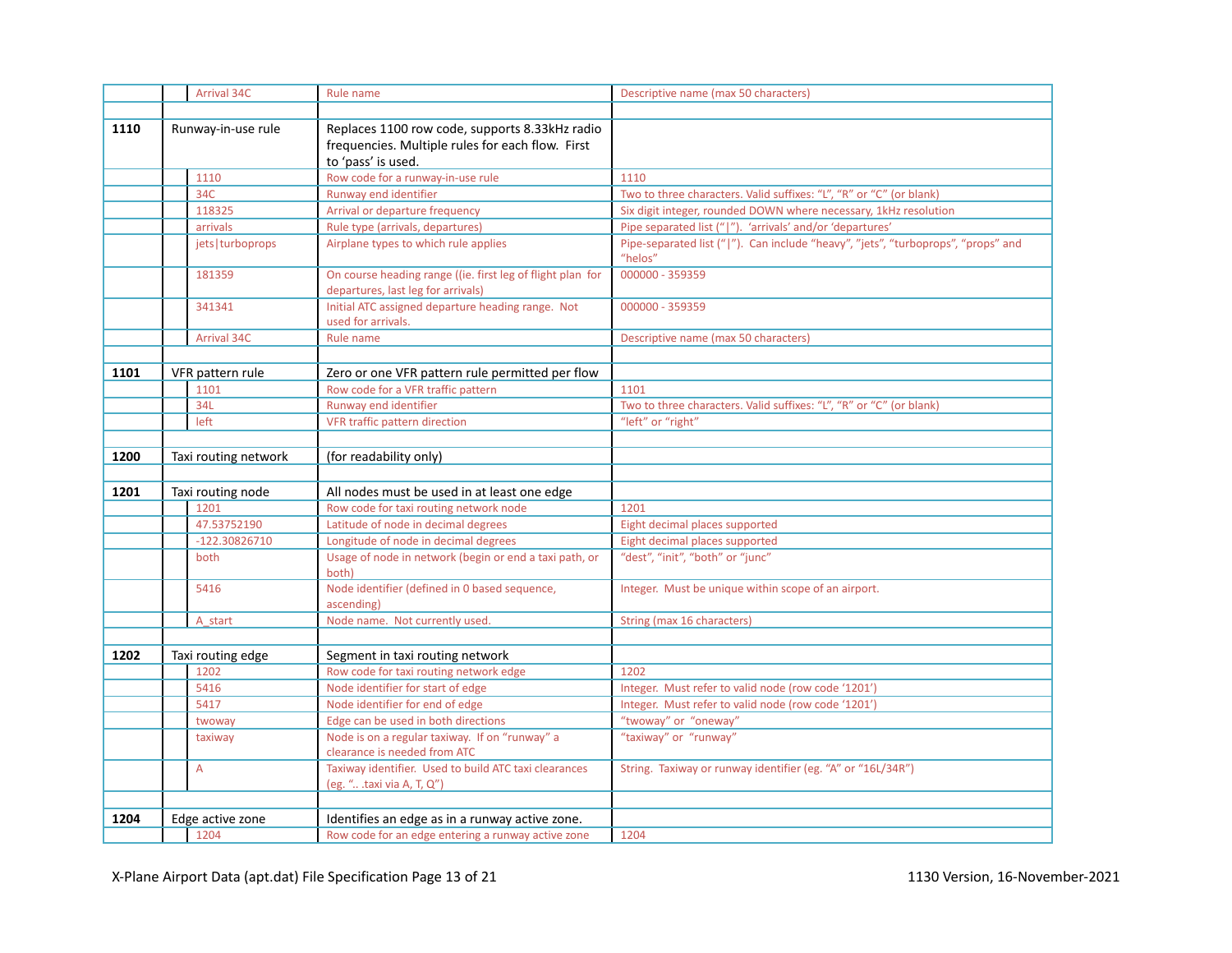|      |                                        | arrival                  | Active zone classification                                                                      | "arrival" or "departure" or "ils"                                                                                            |
|------|----------------------------------------|--------------------------|-------------------------------------------------------------------------------------------------|------------------------------------------------------------------------------------------------------------------------------|
|      |                                        | 16L,16C                  | Runway(s) to which active zone refers                                                           | Comma-separated list up to 4 runway identifies                                                                               |
|      |                                        |                          |                                                                                                 |                                                                                                                              |
| 1206 | Taxi routing edge<br>(ground vehicles) |                          | Segment in taxi routing network (ground<br>vehicles only)                                       |                                                                                                                              |
|      | 1206                                   |                          | (See 1202)                                                                                      | (See 1202)                                                                                                                   |
|      | 107                                    |                          | (See 1202)                                                                                      | (See 1202)                                                                                                                   |
|      | 11                                     |                          | (See 1202)                                                                                      | (See 1202)                                                                                                                   |
|      |                                        | twoway                   | (See 1202)                                                                                      | (See 1202)                                                                                                                   |
|      |                                        |                          |                                                                                                 |                                                                                                                              |
| 1300 |                                        | Start up location        | Start or end point for aircraft. Not linked to taxi<br>routing network by edges (row code 1202) |                                                                                                                              |
|      |                                        | 1300                     | Row code for taxi route start/end point                                                         | 1300                                                                                                                         |
|      |                                        | 47.44158755              | Latitude of location in decimal degrees                                                         | Eight decimal places supported                                                                                               |
|      |                                        | $-122.30116873$          | Longitude of location in decimal degrees                                                        | Eight decimal places supported                                                                                               |
|      |                                        | 44.78                    | Heading (true) of airplane positioned at this location                                          | Decimal degrees, true heading                                                                                                |
|      |                                        | gate                     | Type of location                                                                                | "gate", "hangar", "misc" or "tie-down"                                                                                       |
|      |                                        | jets                     | Airplane types that can use this location                                                       | Pipe-separated list (" "). Can include "heavy", "jets", "turboprops", "props" and                                            |
|      |                                        |                          |                                                                                                 | "helos" (or just "all" for all types)                                                                                        |
|      |                                        | A <sub>3</sub>           | Unique name of location                                                                         | Text string, must be unique within a single airport                                                                          |
|      |                                        |                          |                                                                                                 |                                                                                                                              |
| 1301 |                                        | Row Code                 | For ramp start metadata                                                                         |                                                                                                                              |
|      | 1301                                   |                          |                                                                                                 | 1301                                                                                                                         |
|      | d                                      |                          | ICAO width code                                                                                 | A, B, C, D, E, F                                                                                                             |
|      |                                        | airline                  | Operation type                                                                                  | none, general aviation, airline, cargo, military                                                                             |
|      | dal                                    |                          | Airline permitted to use this ramp                                                              | 3-letter airline codes (AAL, SWA, etc)                                                                                       |
|      |                                        |                          |                                                                                                 |                                                                                                                              |
| 1302 |                                        | Row Code                 | Airport metadata                                                                                |                                                                                                                              |
|      | 1302                                   |                          | row code                                                                                        | Takes zero, any or all applicable Key_values                                                                                 |
|      |                                        | icao id                  | key value for ICAO code                                                                         | icao id, faa id, iata id, city id, country id, region id                                                                     |
|      | <b>KSEA</b>                            |                          | <b>ICAO</b> for airport                                                                         | Unique identifier up to 7 characters long                                                                                    |
|      |                                        |                          |                                                                                                 |                                                                                                                              |
| 1400 |                                        | <b>Truck Parking</b>     |                                                                                                 |                                                                                                                              |
|      | 1400                                   |                          | row code                                                                                        |                                                                                                                              |
|      |                                        | 47.44374472              | Latitude of location in decimal degrees                                                         | Eight decimal places supported                                                                                               |
|      |                                        | -122.30463464            | Longitude of location in decimal degrees                                                        | Eight decimal places supported                                                                                               |
|      | 88.1                                   |                          | Heading (true) of the OBJ positioned at this location                                           | <b>Decimal degrees</b>                                                                                                       |
|      |                                        | baggage_train            | type string                                                                                     | baggage_loader, baggage_train, crew_car, crew_ferrari, crew_limo, pushback,<br>fuel_liners, fuel_jets, fuel_props, food, gpu |
|      | 3                                      |                          |                                                                                                 | 0 to 10 if type is baggage_train, 0 if not                                                                                   |
|      |                                        | <b>Svc Baggage</b>       | Name of parking                                                                                 | <b>Text string</b>                                                                                                           |
|      |                                        |                          |                                                                                                 |                                                                                                                              |
| 1401 |                                        | <b>Truck Destination</b> |                                                                                                 |                                                                                                                              |
|      | 1401                                   |                          | row code                                                                                        |                                                                                                                              |
|      |                                        | 47.44103438              | Latitude of location in decimal degrees                                                         | Eight decimal places supported                                                                                               |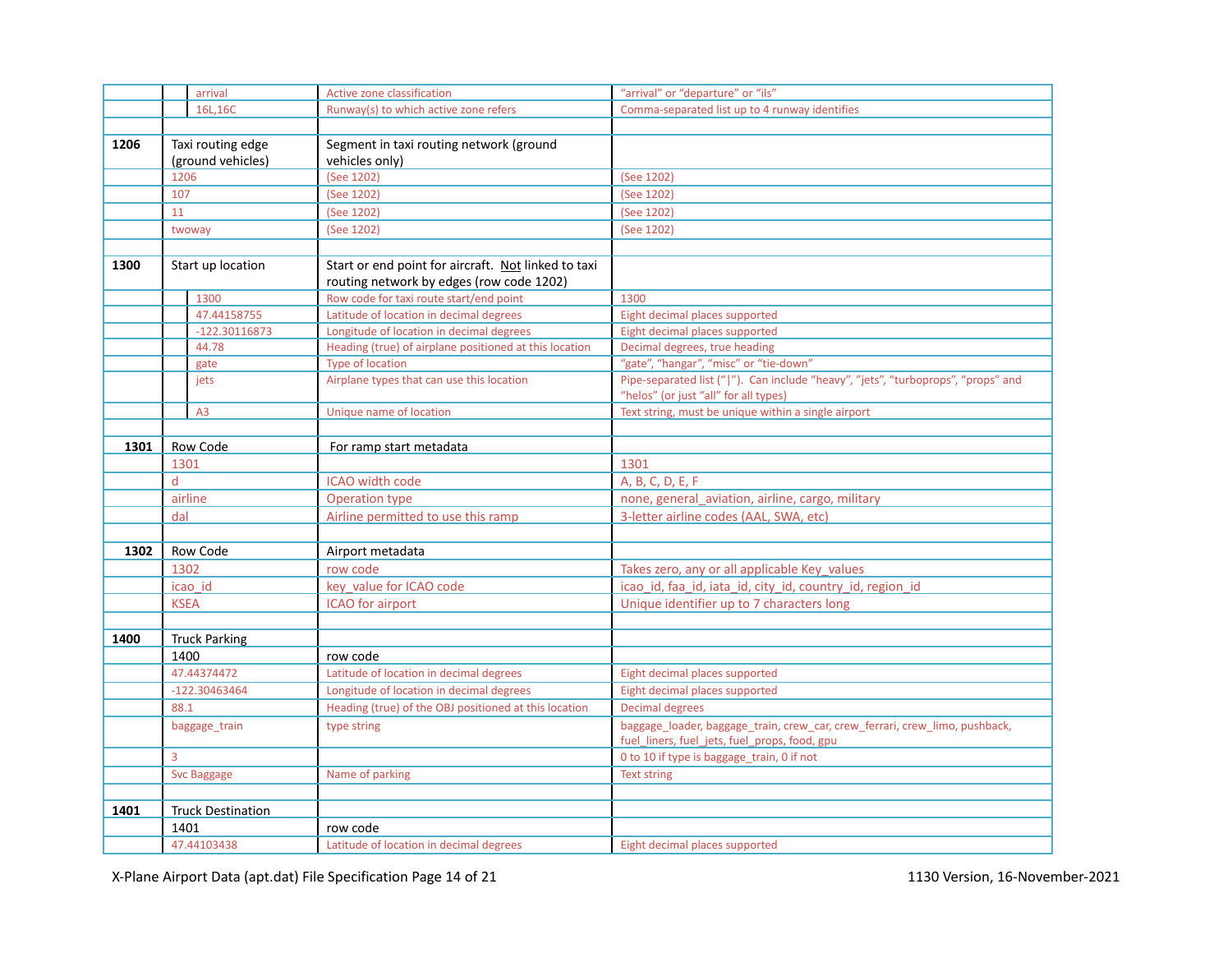|      | $-122.30382493$                             | Longitude of location in decimal degrees                   | Eight decimal places supported                                                                                                                                                                |
|------|---------------------------------------------|------------------------------------------------------------|-----------------------------------------------------------------------------------------------------------------------------------------------------------------------------------------------|
|      | 0.0                                         | Heading (true) of the positioned at this location          | Decimal Degrees, true heading                                                                                                                                                                 |
|      | baggage_train                               | Truck types allowed to end up at this destination          | Pipe separated list (" "). Include 1 or more of the following baggage loader,<br>baggage train, crew car, crew ferrari, crew limo, pushback, fuel liners, fuel jets,<br>fuel props, food, gpu |
|      | <b>Luggage Train Destination</b><br>South 2 | Name of Truck Destination                                  | <b>Text string</b>                                                                                                                                                                            |
|      |                                             |                                                            |                                                                                                                                                                                               |
| 1050 | ATC - Recorded                              | AWOS, ASOS or ATIS                                         |                                                                                                                                                                                               |
| 1051 | ATC - Unicom                                | Unicom (US), CTAF (US), Radio (UK)                         |                                                                                                                                                                                               |
| 1052 | $ATC - CLD$                                 | <b>Clearance Deliverv</b>                                  |                                                                                                                                                                                               |
| 1053 | $ATC - GND$                                 | Ground                                                     |                                                                                                                                                                                               |
| 1054 | $ATC-TWR$                                   | Tower                                                      |                                                                                                                                                                                               |
| 1055 | $ATC - APP$                                 | Approach                                                   |                                                                                                                                                                                               |
| 1056 | ATC - DEP                                   | Departure                                                  |                                                                                                                                                                                               |
|      | 1052                                        | Row code for ATC COM Frequency                             | Supercedes row codes 50-56.                                                                                                                                                                   |
|      | 128730                                      | Frequency in kHz, 833kHz capable radio channels only       | 118000 - 135995                                                                                                                                                                               |
|      | <b>ATIS</b>                                 | Descriptive name (displayed on X-Plane charts)             | Short text string (10 characters or less recommended)                                                                                                                                         |
|      |                                             |                                                            |                                                                                                                                                                                               |
| 50   | ATC - Recorded                              | AWOS, ASOS or ATIS                                         |                                                                                                                                                                                               |
| 51   | ATC - Unicom                                | Unicom (US), CTAF (US), Radio (UK)                         |                                                                                                                                                                                               |
| 52   | $ATC - CLD$                                 | <b>Clearance Delivery</b>                                  |                                                                                                                                                                                               |
| 53   | $ATC - GND$                                 | Ground                                                     |                                                                                                                                                                                               |
| 54   | $ATC-TWR$                                   | Tower                                                      |                                                                                                                                                                                               |
| 55   | $ATC - APP$                                 | Approach                                                   |                                                                                                                                                                                               |
| 56   | ATC - DEP                                   | Departure                                                  |                                                                                                                                                                                               |
|      | 51                                          | Row code for an ATC COM frequency                          | 50 thru 56 (see above)                                                                                                                                                                        |
|      | 12775                                       | Frequency in MHz x 100 (eg. use "12322" for<br>123.225MHz) | Five digit integer, rounded DOWN where necessary                                                                                                                                              |
|      | <b>ATIS</b>                                 | Descriptive name (displayed on X-Plane charts)             | Short text string (recommend less than 10 characters)                                                                                                                                         |
|      |                                             |                                                            |                                                                                                                                                                                               |

# **CODES**

Codes used to define airport data:

| <b>Codes</b>      |            | <b>Comment</b>                      |                    |
|-------------------|------------|-------------------------------------|--------------------|
|                   | Code value | Code meaning                        | Code applicability |
| Surface Type Code |            | Surface type of runways or taxiways |                    |
|                   |            | Asphalt                             |                    |
|                   |            | Concrete                            |                    |
|                   |            | Turf or grass                       |                    |
|                   | 4          | Dirt (brown)                        |                    |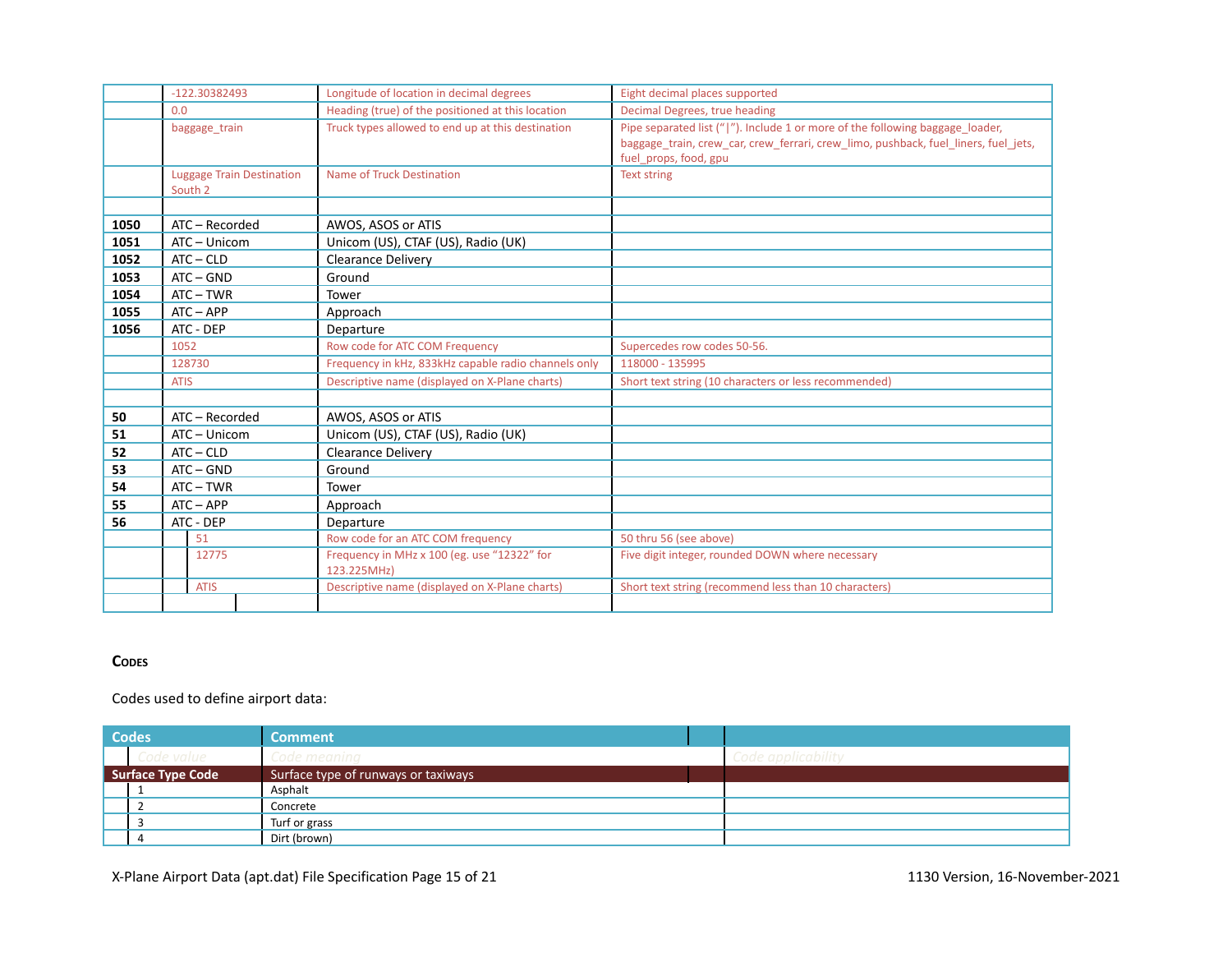| 5                             | Gravel (grey)                                                                             |                                                               |
|-------------------------------|-------------------------------------------------------------------------------------------|---------------------------------------------------------------|
| 12                            | Dry lakebed (eg. At KEDW)                                                                 | Example: KEDW (Edwards AFB)                                   |
| 13                            | Water runways                                                                             | Nothing displayed                                             |
| 14                            | Snow or ice                                                                               | Poor friction. Runway markings cannot be added.               |
| 15                            | Transparent                                                                               | Hard surface, but no texture/markings (use in custom scenery) |
| <b>Runway Marking Code</b>    | Markings on runway                                                                        |                                                               |
| $\mathbf 0$                   | No runway markings                                                                        | Disused runways appear like taxiways                          |
| $\mathbf{1}$                  | Visual markings                                                                           |                                                               |
| $\overline{2}$                | Non-precision approach markings                                                           |                                                               |
| 3                             | Precision approach markings                                                               |                                                               |
| $\overline{4}$                | UK-style non-precision approach markings                                                  | UK uses distinctive touch-down zone markings                  |
| $\overline{5}$                | UK-style precision approach markings                                                      | UK uses distinctive touch-down zone markings                  |
| <b>Approach Lighting Code</b> | Approach lighting systems                                                                 |                                                               |
| $\mathbf 0$                   | No approach lighting                                                                      |                                                               |
| $\mathbf{1}$                  | ALSF-I                                                                                    |                                                               |
|                               |                                                                                           |                                                               |
|                               | High intensity Approach Light System with sequenced flashing lights<br>$\bullet$          |                                                               |
| $\overline{2}$                | <b>ALSF-II</b>                                                                            |                                                               |
|                               |                                                                                           |                                                               |
|                               | High intensity Approach Light System with sequenced Flashing lights<br>$\bullet$          |                                                               |
|                               | Red side bar lights (barettes) the last 1000', that align with TDZ lighting.<br>$\bullet$ |                                                               |
|                               |                                                                                           |                                                               |
| 3                             | Calvert                                                                                   |                                                               |
|                               |                                                                                           |                                                               |
|                               | British - High intensity<br>$\bullet$                                                     |                                                               |
|                               |                                                                                           |                                                               |
| 4                             | Calvert ILS Cat II and Cat II                                                             |                                                               |
|                               |                                                                                           |                                                               |
|                               | British - High intensity with red side bar lights (barettes) the last 1000'<br>$\bullet$  |                                                               |
|                               | Barettes align with TDZ lighting<br>$\bullet$                                             |                                                               |
|                               |                                                                                           |                                                               |
| 5                             | <b>SSALR</b>                                                                              |                                                               |
|                               |                                                                                           |                                                               |
|                               | High intensity, Simplified Short Approach Light System<br>$\bullet$                       |                                                               |
|                               | With Runway Alignment Indicator Lights (RAIL)<br>$\bullet$                                |                                                               |
| 6                             | <b>SSALF</b>                                                                              |                                                               |
|                               |                                                                                           |                                                               |
|                               | High intensity, Simplified Short Approach Light System<br>$\bullet$                       |                                                               |
|                               | With sequenced flashing lights<br>٠                                                       |                                                               |
|                               |                                                                                           |                                                               |
| $\overline{7}$                | <b>SALS</b>                                                                               |                                                               |
|                               |                                                                                           |                                                               |
|                               | High intensity, Short Approach Light System<br>٠                                          |                                                               |
|                               |                                                                                           |                                                               |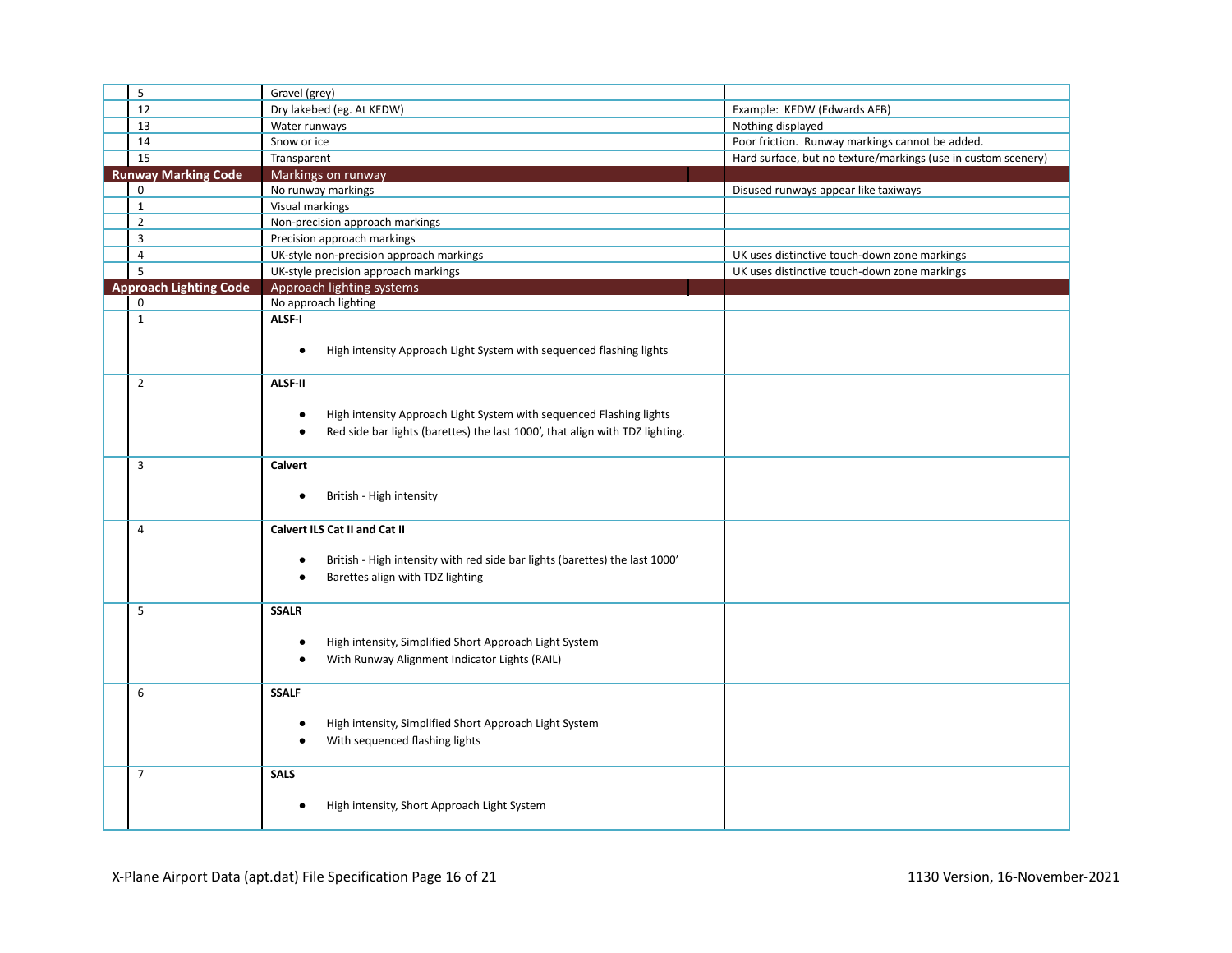| 8<br><b>MALSR</b><br>٠<br>9<br><b>MALSF</b><br>٠<br>10<br><b>MALS</b><br><b>ODALS</b><br>11 | Medium-intensity Approach Light System<br>With Runway Alignment Indicator Lights (RAIL)<br>Medium-intensity Approach Light System with sequenced flashing lights<br>Medium-intensity Approach Light System |                                              |
|---------------------------------------------------------------------------------------------|------------------------------------------------------------------------------------------------------------------------------------------------------------------------------------------------------------|----------------------------------------------|
|                                                                                             |                                                                                                                                                                                                            |                                              |
|                                                                                             |                                                                                                                                                                                                            |                                              |
|                                                                                             |                                                                                                                                                                                                            |                                              |
|                                                                                             |                                                                                                                                                                                                            |                                              |
|                                                                                             |                                                                                                                                                                                                            |                                              |
|                                                                                             |                                                                                                                                                                                                            |                                              |
|                                                                                             |                                                                                                                                                                                                            |                                              |
|                                                                                             |                                                                                                                                                                                                            |                                              |
|                                                                                             |                                                                                                                                                                                                            |                                              |
|                                                                                             |                                                                                                                                                                                                            |                                              |
|                                                                                             |                                                                                                                                                                                                            |                                              |
|                                                                                             |                                                                                                                                                                                                            |                                              |
|                                                                                             |                                                                                                                                                                                                            |                                              |
| $\bullet$                                                                                   | Omni-directional approach light system                                                                                                                                                                     |                                              |
|                                                                                             | Flashing lights, not strobes, not sequenced                                                                                                                                                                |                                              |
|                                                                                             |                                                                                                                                                                                                            |                                              |
| 12<br><b>RAIL</b>                                                                           |                                                                                                                                                                                                            |                                              |
|                                                                                             |                                                                                                                                                                                                            |                                              |
|                                                                                             | Runway Alignment Indicator Lights                                                                                                                                                                          |                                              |
|                                                                                             |                                                                                                                                                                                                            |                                              |
|                                                                                             | Sequenced strobes and green threshold lights, with no other approach lights                                                                                                                                |                                              |
|                                                                                             |                                                                                                                                                                                                            |                                              |
| <b>Line Type Code</b>                                                                       |                                                                                                                                                                                                            |                                              |
| Painted lines and light strings                                                             | Note that for all linear features that involve runway entrance hold lines and associated lights (4, 5, 6, 103 & 104 below), the runway is                                                                  |                                              |
|                                                                                             | assumed to be to the LEFT of the string and the taxiway to the RIGHT (looking along string from its first node)                                                                                            |                                              |
| $\mathbf 0$<br>Nothing.                                                                     |                                                                                                                                                                                                            |                                              |
| $\mathbf 1$<br>Solid yellow line                                                            |                                                                                                                                                                                                            | Taxiway centre lines                         |
| $\overline{2}$<br>Broken yellow line                                                        |                                                                                                                                                                                                            | Miscellaneous boundaries                     |
| $\overline{3}$<br>Double solid yellow lines                                                 |                                                                                                                                                                                                            | Taxiway edge lines                           |
| 4                                                                                           | Two broken yellow lines and two solid yellow lines. Broken line on left of string.                                                                                                                         | Runway hold positions                        |
| 5                                                                                           | Broken yellow line with parallel solid yellow line. Broken line on left of string.                                                                                                                         | Other (non-runway) hold locations            |
| 6<br>Yellow cross-hatched line                                                              | ILS hold                                                                                                                                                                                                   |                                              |
| $\overline{7}$                                                                              | Solid yellow line with broken yellow line on each side                                                                                                                                                     | Taxiway centerlines in runway safety zones   |
| 8<br>Widely separated, broken yellow line                                                   |                                                                                                                                                                                                            | Mark 'lanes' for queuing aeroplanes          |
| 9                                                                                           | Widely separated, broken double yellow line                                                                                                                                                                | Mark 'lanes' for queuing aeroplanes          |
| 10                                                                                          | wide version of line #1 - wide single solid yellow                                                                                                                                                         | Taxiway centerline on large airports         |
| 11                                                                                          | wide version of line #7 - ILS crucial centerline                                                                                                                                                           | ILS hold on on large airports                |
| 12<br>wide version of line #4 - Runway hold                                                 |                                                                                                                                                                                                            | Runway hold position at large airports       |
| 13<br>wide version of line #5 - other hol;d                                                 |                                                                                                                                                                                                            | Other hold location at large airports        |
| 14<br>wide version of line #6 - ILS hold                                                    |                                                                                                                                                                                                            | ILS hold location at large airports          |
| 51-64                                                                                       | same as Line types 1-14 above, with added black border                                                                                                                                                     | Use on concrete surfaces for higher contrast |
|                                                                                             |                                                                                                                                                                                                            |                                              |
| 19<br>Very wide yellow bars                                                                 |                                                                                                                                                                                                            | Taxiway shoulders                            |
| 20<br>Solid white line                                                                      |                                                                                                                                                                                                            | Roadway edges                                |
|                                                                                             |                                                                                                                                                                                                            |                                              |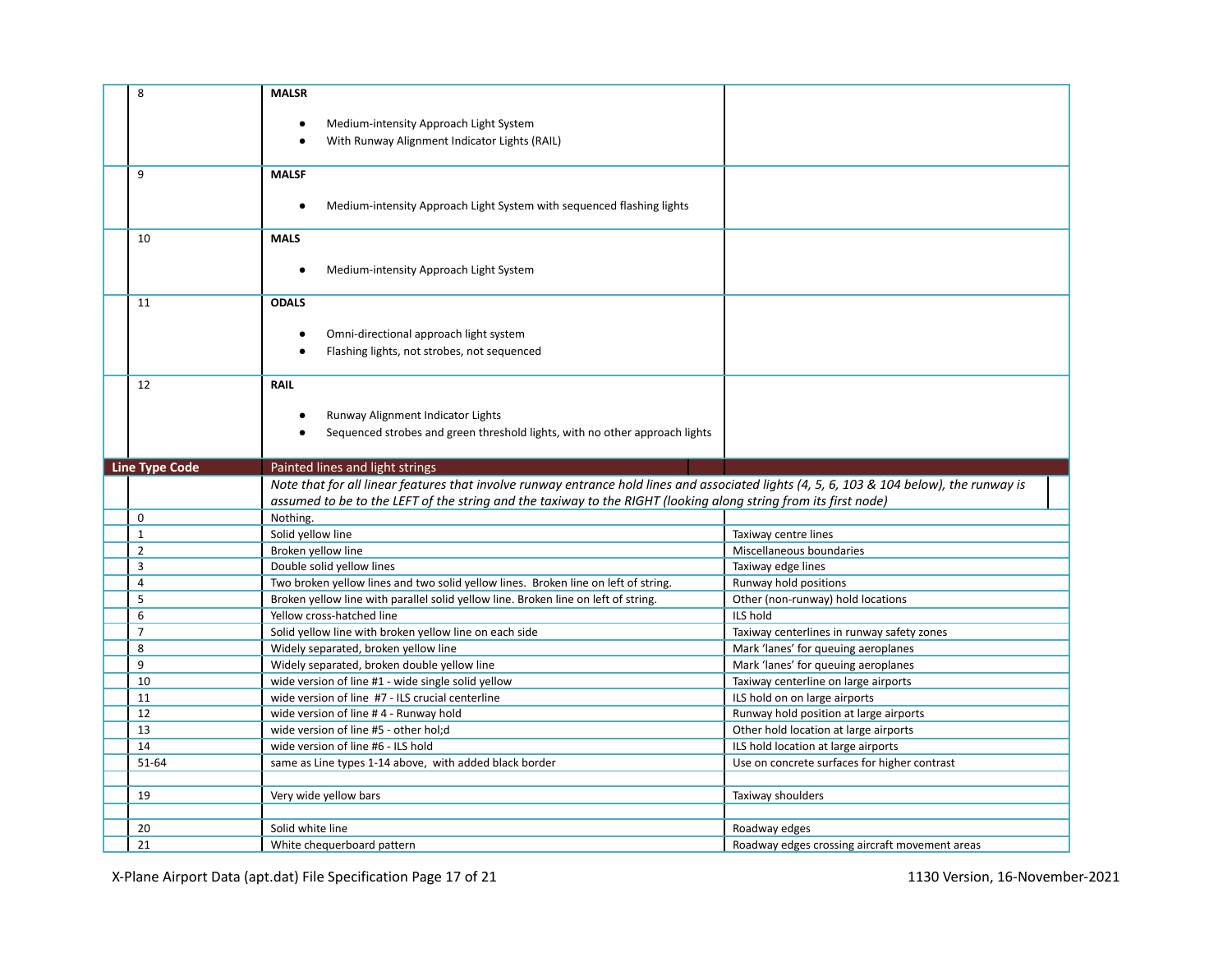| 22                          | Broken white line                                                                                                                           | Roadway centreline                                          |
|-----------------------------|---------------------------------------------------------------------------------------------------------------------------------------------|-------------------------------------------------------------|
| 23                          | Short spaced broken white line                                                                                                              | Roadway edges                                               |
| 24                          | wide version of line #20 - solid white                                                                                                      |                                                             |
| 25                          | wide version of line #22 - broken white                                                                                                     |                                                             |
| 30                          | solid red line                                                                                                                              |                                                             |
| 31                          | dashed red line                                                                                                                             |                                                             |
| 32                          | wide solid red line                                                                                                                         |                                                             |
| 40                          | solid orange line                                                                                                                           |                                                             |
| 41                          | solid blue line                                                                                                                             |                                                             |
| 42                          | solid green line                                                                                                                            |                                                             |
| 70-92                       | same as Line type 20-42 above, with added black border                                                                                      |                                                             |
|                             |                                                                                                                                             |                                                             |
|                             | Note that lights added to the edge boundary of a piece of pavement (or hole) will be placed off the edge of the pavement (about one meter). |                                                             |
| 101                         | Green embedded lights, bidirectional along string axis                                                                                      | Taxiway centrelines                                         |
| 102                         | Blue lights, omnidirectional                                                                                                                | Taxiway edge                                                |
| 103                         | Closely spaced, embedded amber lights. Unidirectional to right of string                                                                    | Hold lines                                                  |
| 104                         | Closely spaced, pulsating embedded amber lights. Unidirectional to right of string                                                          | Runway hold lines                                           |
| 105                         | Alternating green and amber embedded lights, bidirectional along string axis                                                                | Centerlines in runway safety zones                          |
| 106                         | Red lights, omnidirectional                                                                                                                 | Edge lights in dangerous/critical zones (eg. on bridges)    |
| 107                         | Unidirectional green lights embedded                                                                                                        | Taxiway lead-off lights on runways                          |
| 108                         | Unidirectional, alternating green & amber lights embedded                                                                                   | Taxiway lead-on lights in runways                           |
| <b>Beacon Type Code</b>     | Airport light beacons                                                                                                                       |                                                             |
| $\mathbf 0$                 | No beacon. Suppresses automatic creation of beacon by X-Plane.                                                                              | Use a dummy airport lat/lon for the location.               |
| $\mathbf{1}$                | White-green flashing                                                                                                                        | Civilian land airport                                       |
| 2                           | White-yellow flashing                                                                                                                       | Seaplane base                                               |
| 3                           | Green-yellow-white flashing                                                                                                                 | Heliport                                                    |
| $\overline{4}$              | White-white-green flashing                                                                                                                  | Military airport                                            |
| <b>Sign Size Code</b>       | Taxiway sign sizes & types                                                                                                                  |                                                             |
| $\mathbf{1}$                | Small taxiway sign                                                                                                                          |                                                             |
| $\overline{2}$              | Medium taxiway sign                                                                                                                         |                                                             |
| 3                           | Large taxiway sign                                                                                                                          |                                                             |
| $\overline{4}$              | Large distance-remaining sign on runway edge                                                                                                | Alternatively, can be auto generated for a runway           |
| 5                           | Small distance-remaining sign on runway edge                                                                                                | Alternatively, can be auto generated for a runway           |
| <b>Lighting Object Code</b> | Lighting objects                                                                                                                            |                                                             |
| $\mathbf{1}$                | VASI                                                                                                                                        | Location is centre point between the two VASI units         |
| $\overline{2}$              | PAPI-4L (four-light) on left of runway                                                                                                      | Left-handed: red indication appears first on right 2 lights |
| 3                           | PAPI-4R (four light) on right of runway                                                                                                     | Right-handed: red indication appears first on left 2 lights |
| 4                           | Space Shuttle PAPI, 20 degree glidepath                                                                                                     | Deprecated. Use normal PAPI with an appropriate angle.      |
| 5                           | Tri-colour VASI                                                                                                                             |                                                             |
| 6                           | Runway guard ("wig-wag") lights                                                                                                             | Pulsating double amber lights alongside runway entrances    |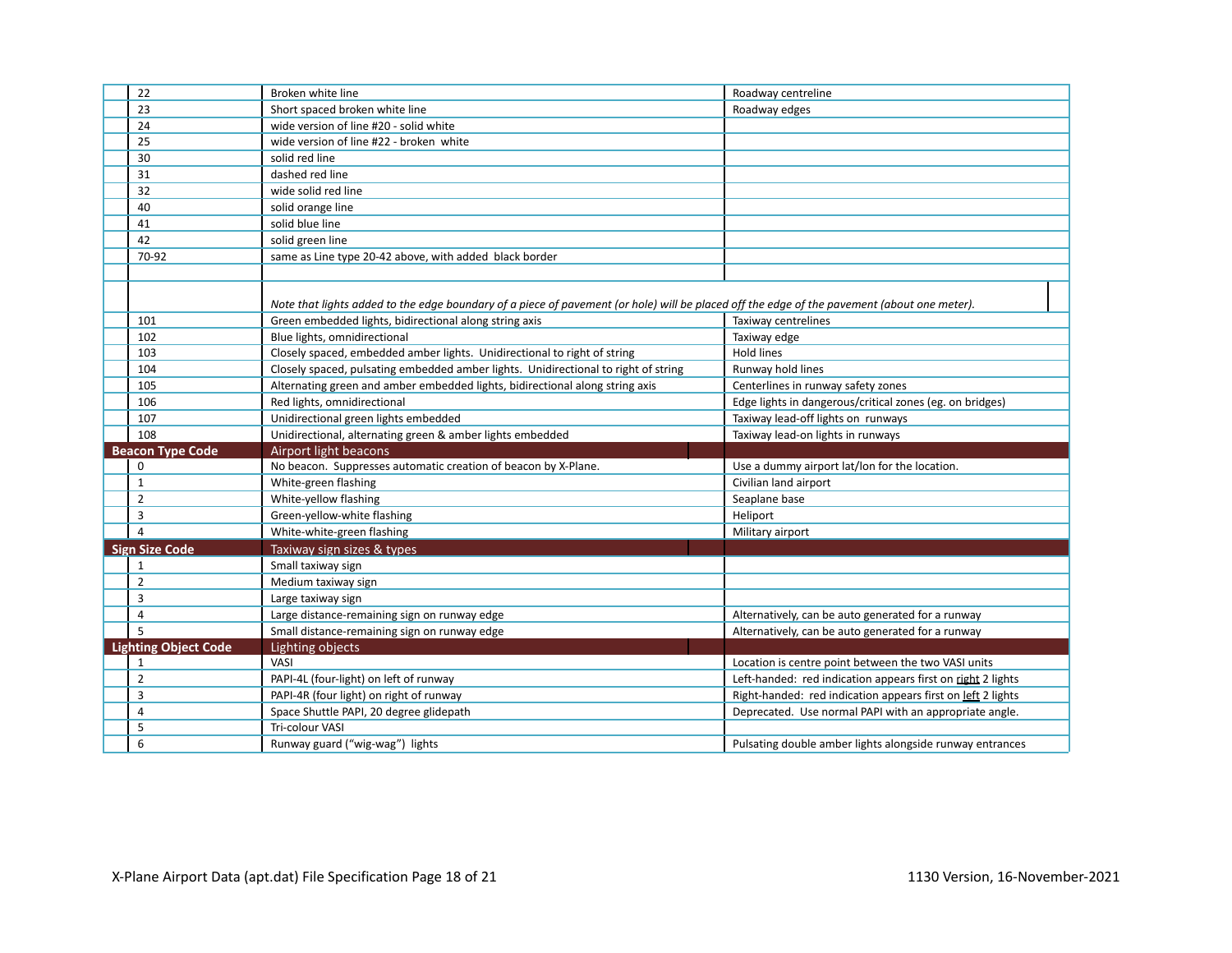### **TAXIWAY SIGN TEXT DEFINITION**

The text on taxiway signs follows a [specification](http://wiki.flightgear.org/Sign_Specification_Proposal) shared with the FlightGear flight simulator.

In summary, the text and images on a taxiways sign are represented in X-Plane by:

- **Instructions** define the style of the text and images on the sign. These are always prefixed with the "@" symbol:
	- o Black lettering on a yellow background (direction signs) ("@Y").
	- o Yellow lettering on a black background (location signs) ("@L").
	- o White lettering on a black background (runway distance-remaining signs) ("@B").
	- o White lettering on a red background (runway holding point signs) ("@R").
	- o Instructions must be included inside curly braces (eg. " $\{\omega Y\}$ ")
- **Single-character glyphs** define a series of numbers or characters on the sign. These translate one-to-one to the text on the sign. The only allowable single characters are:
	- o The numbers "0" through "9", for all sign styles.
	- o The uppercase letters "A" through "Z". Only UPPERCASE characters are allowed! No letters are allowed on distance remaining signs.
	- o The following single-character symbols are allowed for runway (" $@R"$ ) and location (" $@Y"$ ) signs only:
		- Space (represented by an underscore "\_")
		- Large dot (represented by an asterisk ("\*")
		- Vertical separator (represented by the vertical bar "|") (also referred to as a "frame separator")
		- Period, comma, slash and hyphen (".", ",", "/" and "-")
- **Multi-character glyphs** define symbols:
	- o Directional arrows (eg. "^lu" for a left-up arrow, "^rd" for a right-down arrow) are allowed for red ("@R") and yellow ("@Y") signs only.
	- o The only allowable arrows are: "^l", "^r", "^u", "^d", "^lu", "^ld", "^ru", "^rd"
		- Note that for diagonal arrows, the left/right must precede the up/down. For example, "^dr" is invalid.
	- o ILS-critical boundary ("critical"). These do not require a sign style.
	- o Runway safety zone boundary ("safety"). These do not require a sign style.
	- o No-entry symbols ("no-entry"). These do not require a sign style.
	- o Hazard (end of taxiway) ("hazard"). These do not require a sign style.
	- O Switch sides flip to the back of the sign and start a new text string for the back (" $@@"$ )
	- o Roman numerals (for ILS categories, such as "CAT III") ("r1", "r2" and "r3") are allowed for red ("@R") and yellow ("@Y") signs only.
	- o Multi-character glyphs must be included inside curly braces (eg. "{r1}")

There are rules about how these three types of data must be structured on a taxiway sign:

- Instructions and single-character glyphs must be UPPERCASE.
- Multi-character glyphs must be lowercase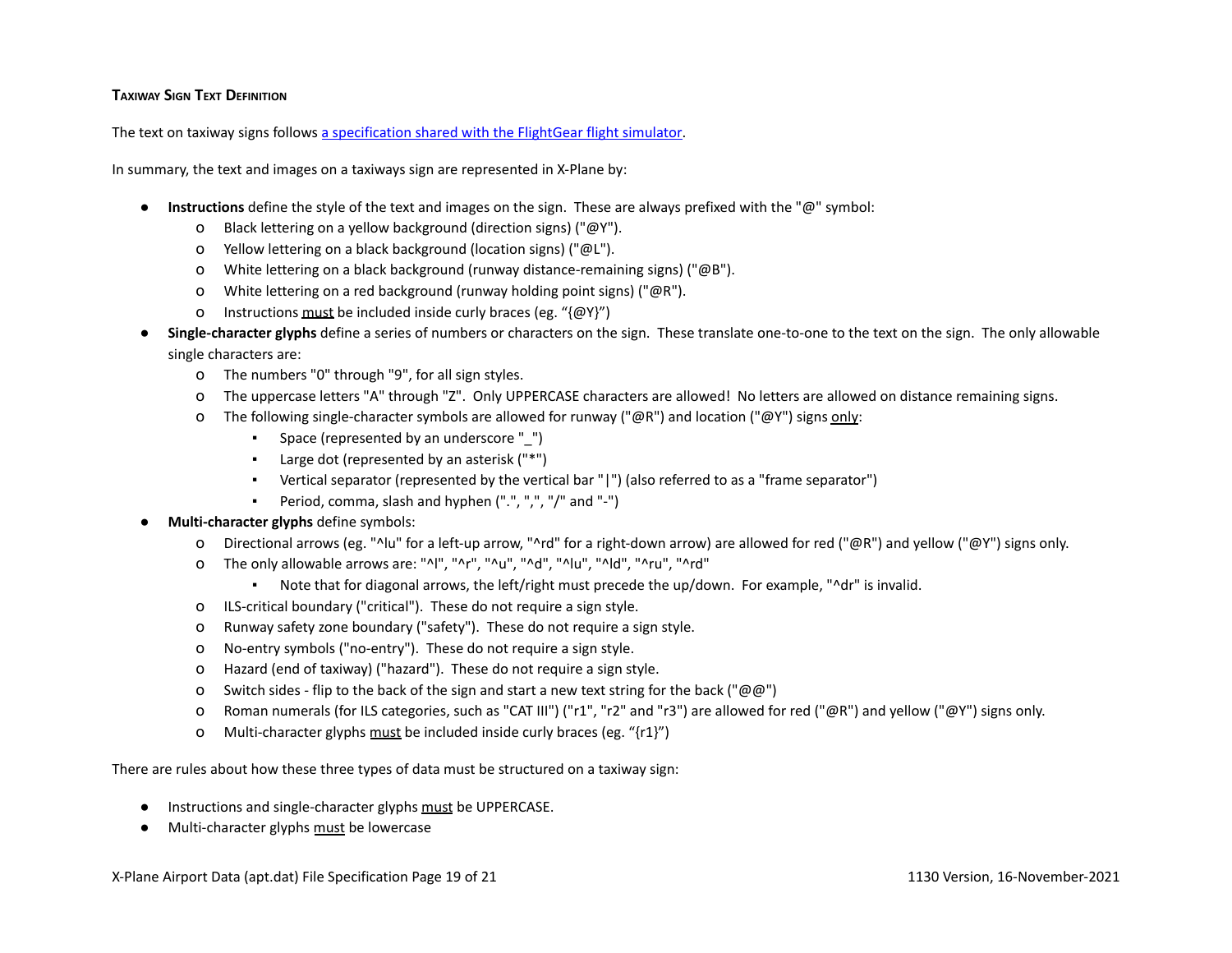- Instructions and multi-character glyphs must be enclosed in curly braces ("{}"), to distinguish them from a set of single-character glyphs.
	- o If there are multiple consecutive instructions and/or multi-character glyphs, they can be separated within the same set of curly braces by a comma (eg. "{@Y,^l}")
- Spaces are not allowed. Spaces on the sign itself are represented by the underscore ("\_") character.

# **Examples of sign text:**

| <b>Sign</b>                   | <b>Sign type</b>                 | Text to generate this sign                                                                 |
|-------------------------------|----------------------------------|--------------------------------------------------------------------------------------------|
|                               |                                  |                                                                                            |
| $A \rightarrow$               | Direction sign                   | {@Y}A{^r}                                                                                  |
| $\boldsymbol{\Pi}$            | Location sign                    | [@L]T                                                                                      |
| <b>AFE+</b>                   | Location and direction sign      | {@L}A{@Y,^I}E{^r}                                                                          |
| <u>←E<mark>FF</mark>AT기E→</u> | Complex sign                     | {@Y,^I}E {^Iu}F{@L}A{@Y}T{^ru} E{^r}                                                       |
| $MIL \rightarrow$             | Direction sign                   | {@Y}MIL{^r}                                                                                |
| $27 - 33 \rightarrow$         | Direction to runway              | {@Y}27*33{^r}                                                                              |
| $-5 131$                      | Direction to multiple<br>runways | {@Y}{^I}5 13{^u}                                                                           |
| $15 - 33$                     | Runway hold                      | ${@R}15-33$                                                                                |
| -5-23759-27                   | Runway crossing                  | {@R,^ld}5-23{^ru} {^lu}9-27{^rd}                                                           |
| $15 - APCH$                   | Runway approach area             | {@R}15-APCH                                                                                |
| $\overline{1}$ 18-36          | Location & runway hold           | {@L}T{@R}18-36                                                                             |
| - -<br><b>HE</b>              | Runway safety area<br>boundary   | {safety}<br>$\bullet$                                                                      |
|                               |                                  | If on back of a runway hold sign (above) would be: {@L}T{@R}18-36{@@}{safety}<br>$\bullet$ |
| <u>HEITH</u>                  | ILS critical zone boundary       | {critical}                                                                                 |
|                               | Hazard (end of taxiway)          | {hazard}                                                                                   |